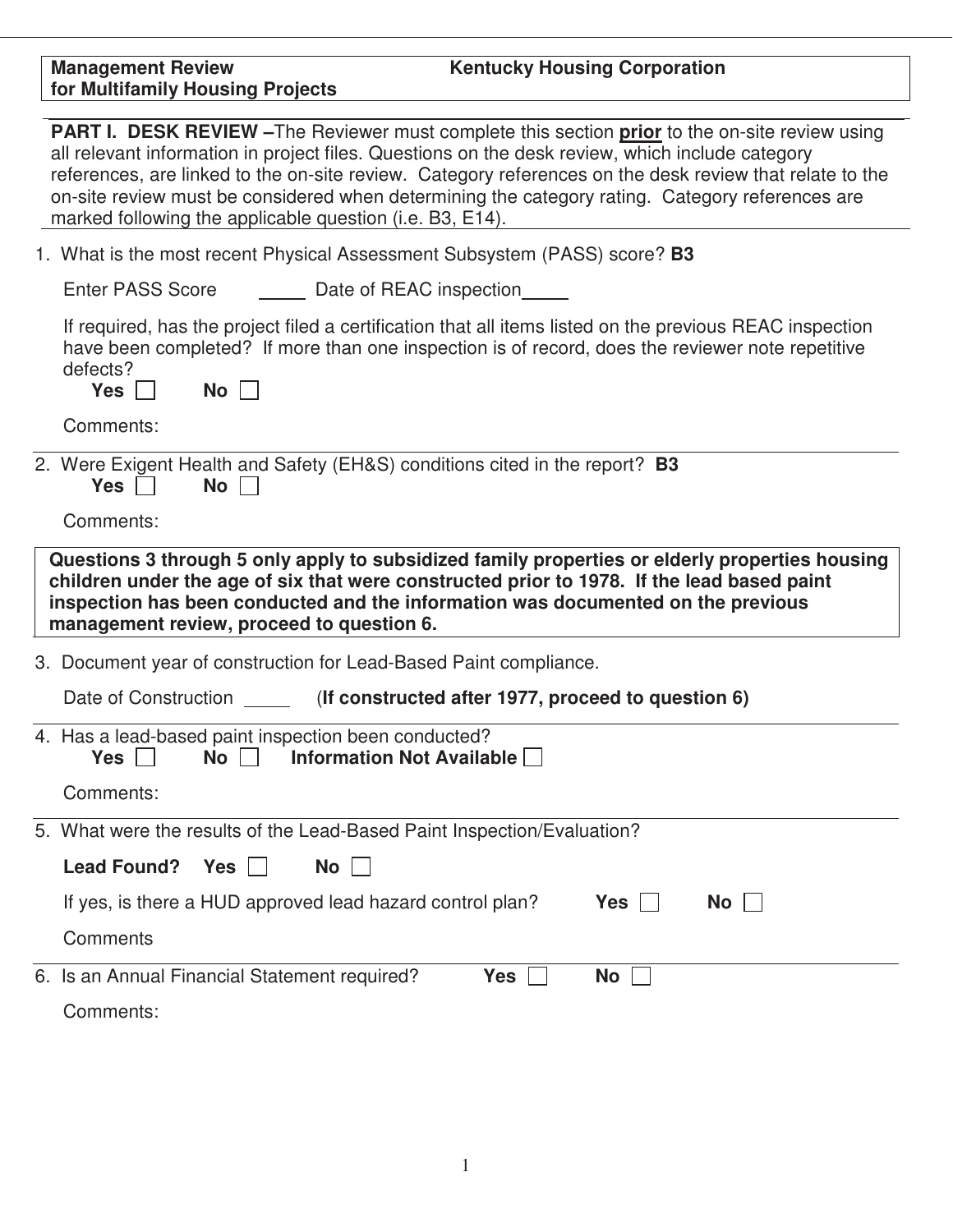| <b>Kentucky Housing Corporation</b><br><b>Management Review</b><br>for Multifamily Housing Projects                                                                                                                                                                                      |              |
|------------------------------------------------------------------------------------------------------------------------------------------------------------------------------------------------------------------------------------------------------------------------------------------|--------------|
| 7. What was the most recent Financial Audit rating? Enter Rating                                                                                                                                                                                                                         |              |
| Comments:                                                                                                                                                                                                                                                                                |              |
| 8. Have the following reports been consistently submitted on a timely basis in the last three years?<br>Check the appropriate box for reports received and indicate whether or not the reports received were<br>in acceptable form.                                                      |              |
| <b>Annual Audited Financial Statement</b><br>N/A<br>Yes $  $<br>$No$ $ $<br>Date last report was due: ______ Date last report received:<br>N/A<br>Annual operating budget<br>$No$    <br>Yes  <br>If the reports have been submitted, were they received in acceptable form? Yes $\vert$ | $No$ $\vert$ |
| Comments:                                                                                                                                                                                                                                                                                |              |
| 9. For each of last 3 years, enter Profit (Loss) before depreciation (from the Statement of Profit & Loss)<br>and financial audit rating.                                                                                                                                                |              |
| Year<br><b>DCR</b><br>Rating                                                                                                                                                                                                                                                             |              |
|                                                                                                                                                                                                                                                                                          |              |
|                                                                                                                                                                                                                                                                                          |              |
| 10. Does Annual Financial show if the owner/agent has taken unauthorized distributions,<br>reimbursements, or supervision fees. If so, have these been repaid?                                                                                                                           | Yes<br>No l  |
| If no, indicate amount due project.                                                                                                                                                                                                                                                      |              |
| 11. Have the owner and managing agent received 2530 approval. Yes $\Box$                                                                                                                                                                                                                 | <b>No</b>    |
| If KHC does not have a copy on file, obtain a copy from owner and managing agent. KHC<br>Asset Management must have an approved 2530 from HUD prior to approving a new<br>owner/manager cert.                                                                                            |              |
| If yes, please enter date of certification, approval date and location of approval.<br>Determine that the content of certification is consistent with present operations.                                                                                                                |              |
| Comments:                                                                                                                                                                                                                                                                                |              |
| 12. Have the owner and managing agent executed and submitted an appropriate management<br>certification (form HUD-9839 A, B, or C) to KHC?<br>Yes  <br>No                                                                                                                                |              |
| If yes, please enter date of certification.                                                                                                                                                                                                                                              |              |
| Determine that the content of certification is consistent with present operations.                                                                                                                                                                                                       |              |
| Comments:                                                                                                                                                                                                                                                                                |              |
|                                                                                                                                                                                                                                                                                          |              |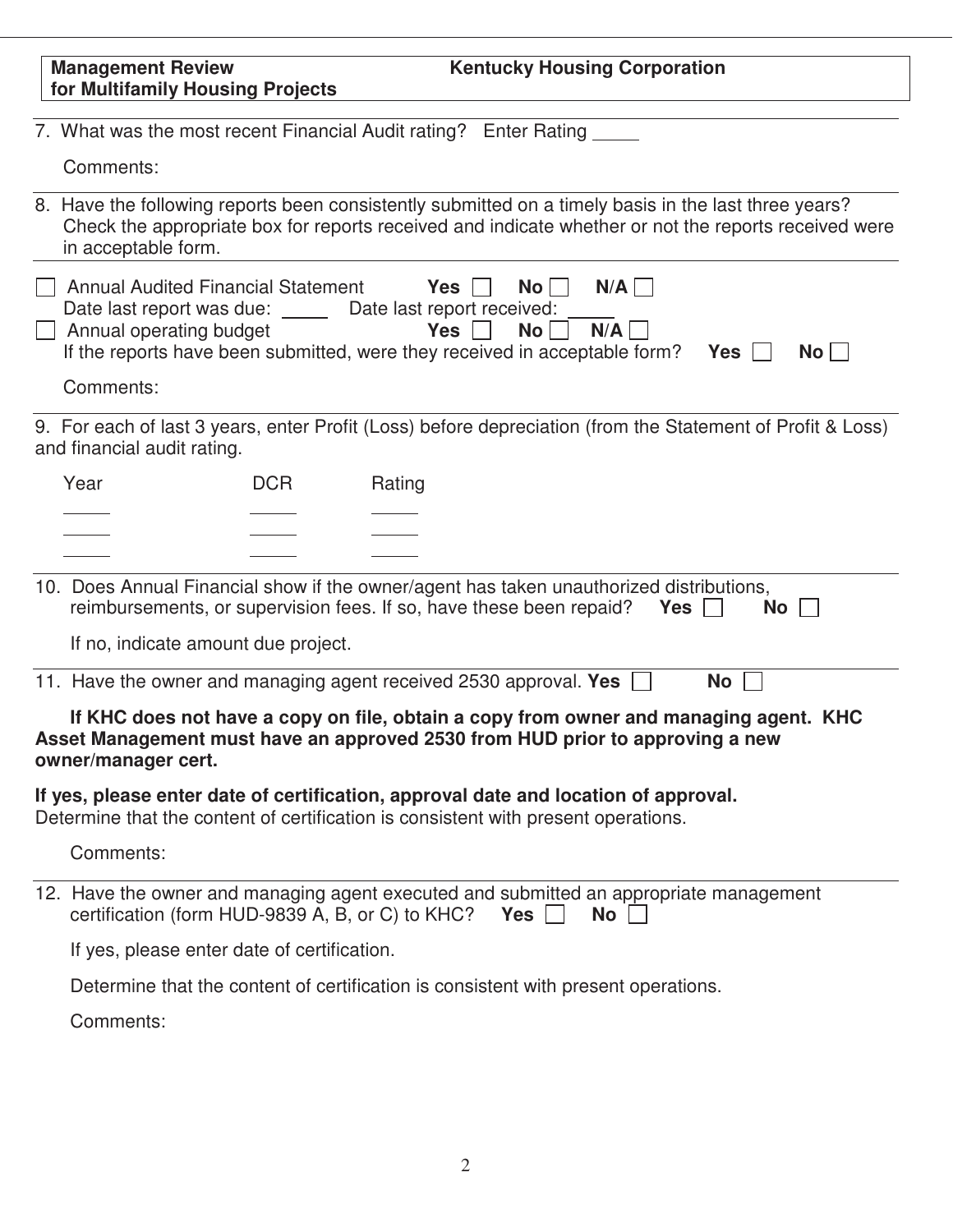| <b>Management Review</b><br>for Multifamily Housing Projects                                                |                                                                                                                                                                                                                                                                                                                                                                                                               | <b>RS-MOR Form</b> | <b>Kentucky Housing Corporation</b> |                                             |           |
|-------------------------------------------------------------------------------------------------------------|---------------------------------------------------------------------------------------------------------------------------------------------------------------------------------------------------------------------------------------------------------------------------------------------------------------------------------------------------------------------------------------------------------------|--------------------|-------------------------------------|---------------------------------------------|-----------|
| Yes $\Box$                                                                                                  | 13. Is the management fee paid to the agent in accordance with the management certification?<br>No                                                                                                                                                                                                                                                                                                            |                    |                                     |                                             |           |
|                                                                                                             |                                                                                                                                                                                                                                                                                                                                                                                                               |                    |                                     |                                             |           |
|                                                                                                             | Should always be 8.5% or less, as a requirement of underwriting.                                                                                                                                                                                                                                                                                                                                              |                    |                                     |                                             |           |
|                                                                                                             | 14. Has the owner and management agent executed a management agreement in accordance with the<br>management certification? Yes $\vert \ \vert$                                                                                                                                                                                                                                                                | No                 |                                     |                                             |           |
| through KHC on line system.                                                                                 | Ensure KHC has most current version; if not, instruct as to how to submit applicable docs                                                                                                                                                                                                                                                                                                                     |                    |                                     |                                             |           |
| Comments:                                                                                                   |                                                                                                                                                                                                                                                                                                                                                                                                               |                    |                                     |                                             |           |
| Management Agreement.)                                                                                      | 15. Does the management agreement reflect HUD's regulations and guidelines? (HUD form 9834-B<br>Property Owner's/Management Agent's Certification: pg. 2 # 9a: HUD has the right to terminate the<br>Management Agreement for failure to comply with the provisions of this Certification, as other good<br>cause, thirty days after HUD has mailed the owner a written notice of its desire to terminate the | Yes                | <b>No</b><br>N/A                    |                                             |           |
| Comments:                                                                                                   |                                                                                                                                                                                                                                                                                                                                                                                                               |                    |                                     |                                             |           |
| Comments:                                                                                                   | 16. Is Managing agent charging project for expenses for which the agreement requires agent to pay?                                                                                                                                                                                                                                                                                                            | Yes                | No                                  |                                             |           |
| 17. Complete chart below.                                                                                   |                                                                                                                                                                                                                                                                                                                                                                                                               |                    |                                     |                                             |           |
| Name of Reserve                                                                                             | Total                                                                                                                                                                                                                                                                                                                                                                                                         | As of<br>Per Unit  | <b>Monthly Deposit</b>              | Held in Interest<br><b>Bearing Account?</b> |           |
| Replacement<br>Reserve                                                                                      | $\mathfrak{P}$                                                                                                                                                                                                                                                                                                                                                                                                | \$                 | $\mathfrak{F}$                      | <b>Yes</b>                                  | <b>No</b> |
| Other                                                                                                       | \$                                                                                                                                                                                                                                                                                                                                                                                                            | \$                 | $\mathcal{L}$                       | <b>Yes</b>                                  | No        |
| amounts.                                                                                                    | a. Do balances in replacement reserve accounts represent 24 months of deposits? Yes<br>If not, what action is recommended?<br>If balance below the 24 month requirement, did KHC approve such disbursements? Note                                                                                                                                                                                             |                    |                                     |                                             | No        |
|                                                                                                             | Note all R4R disbursements for last six months and verify completion during site visit. Confirm<br>that no R4R disbursements were made for which an insurance claim was also made.                                                                                                                                                                                                                            |                    |                                     |                                             |           |
| Comments:                                                                                                   |                                                                                                                                                                                                                                                                                                                                                                                                               |                    |                                     |                                             |           |
| b ls only one account (i.e., the appropriate resense or operating expense account) being billed for repairs |                                                                                                                                                                                                                                                                                                                                                                                                               |                    |                                     |                                             |           |

| b. Is only one account (i.e., the appropriate reserve or operating expense account) being billed for repairs |                                                            |                      |  |
|--------------------------------------------------------------------------------------------------------------|------------------------------------------------------------|----------------------|--|
|                                                                                                              | that are eligible for reimbursement from the reserves? Yes | $\mathsf{No} \vdash$ |  |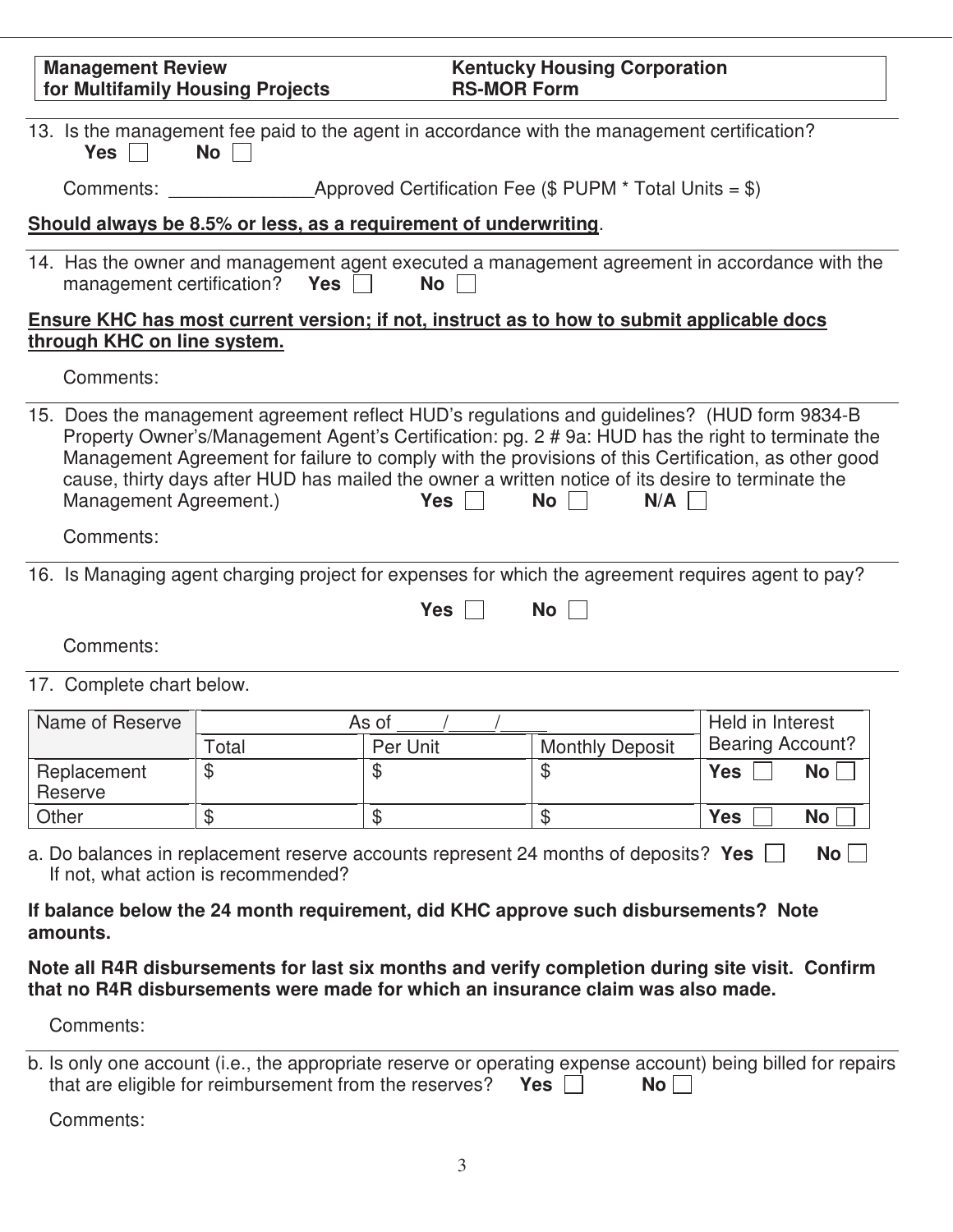| <b>Management Review</b><br>for Multifamily Housing Projects      |                                                                                                                             | <b>Kentucky Housing Corporation</b><br><b>RS-MOR Form</b>                                                     |                                                                                                     |  |
|-------------------------------------------------------------------|-----------------------------------------------------------------------------------------------------------------------------|---------------------------------------------------------------------------------------------------------------|-----------------------------------------------------------------------------------------------------|--|
| comments section.                                                 | Yes $\Box$                                                                                                                  | 18. Are there any unresolved findings from previous management review(s)? If yes, specify in the<br>$No \Box$ |                                                                                                     |  |
| Comments:                                                         |                                                                                                                             |                                                                                                               |                                                                                                     |  |
| 19. Property & Rents:                                             | Unit Type<br>Studio (s)<br>One Bedroom (1)<br>Two Bedroom (2)<br>Three Bedroom (3)<br>Four Bedroom (4)<br>Total # of Units: | <b>Current Rent</b>                                                                                           | <b>Utility Allowance</b>                                                                            |  |
| How many units have subsidies? What is the source of the subsidy? |                                                                                                                             |                                                                                                               |                                                                                                     |  |
| $etc.$ :                                                          |                                                                                                                             |                                                                                                               | Describe marketing efforts (ads, flyers, housing authorities, locator services, churches, walk-ins, |  |

20. Are there any tenant complaints since last Risk Sharing Management review? (Check KHC systems) Comments:

\_\_\_\_\_\_\_\_\_\_\_\_\_\_\_\_\_\_\_\_\_\_\_\_\_\_\_\_\_\_\_\_\_\_\_\_\_\_\_\_\_\_\_\_\_\_\_\_\_\_\_\_\_\_\_\_\_\_\_\_\_\_\_\_\_\_\_\_\_\_\_\_\_\_\_\_\_\_\_\_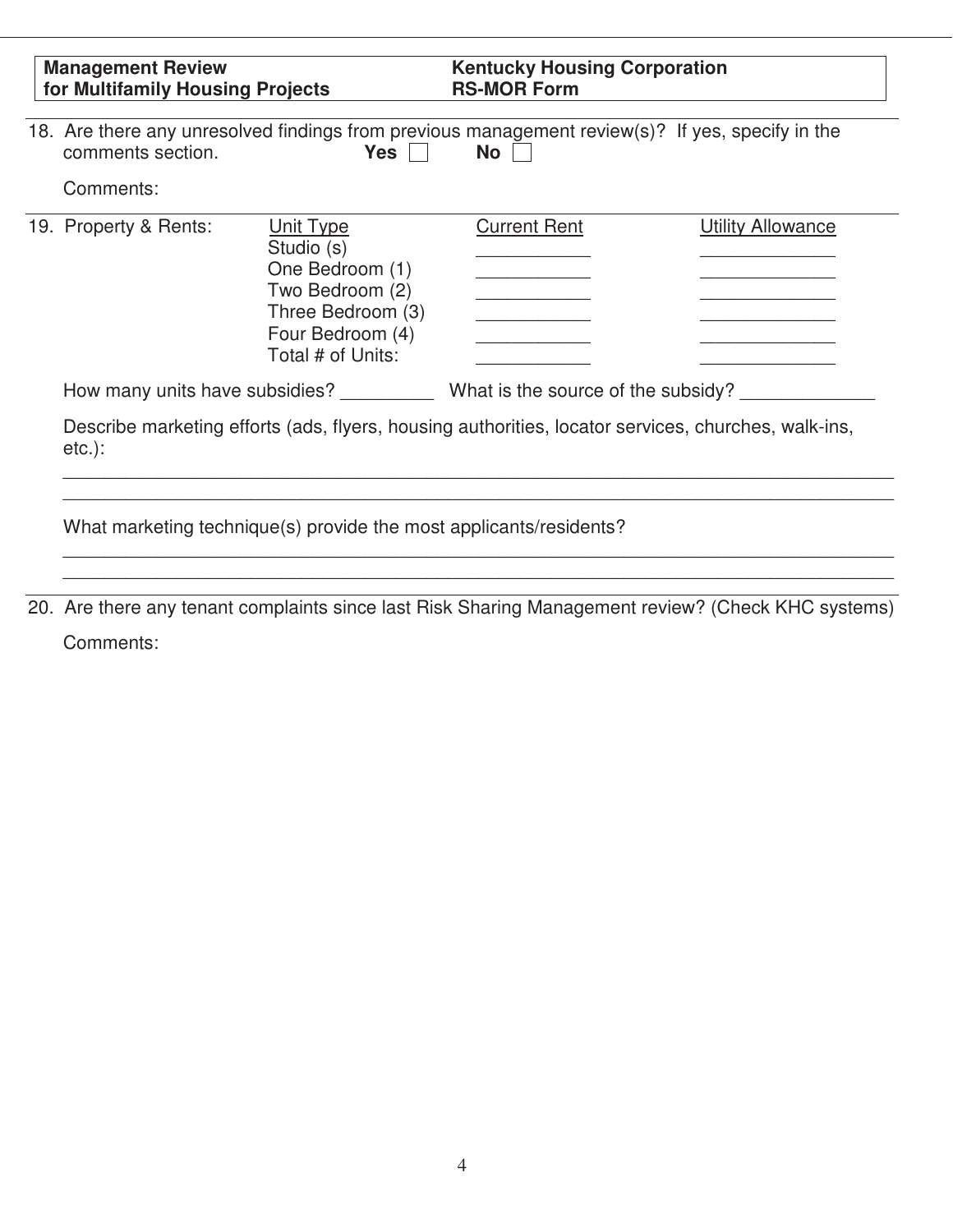**Management Review for Multifamily Housing Projects**  **Kentucky Housing Corporation RS-MOR Form** 

**Part II - ON-SITE REVIEW** – **Indicate by marking the appropriate box - Yes, No or N/A if not applicable. Provide comments as needed.**

| A. GENERAL APPEARANCE & SECURITY                                                                                                                                                                                                                                                                              |         |               |           |                |
|---------------------------------------------------------------------------------------------------------------------------------------------------------------------------------------------------------------------------------------------------------------------------------------------------------------|---------|---------------|-----------|----------------|
| 1. General Appearance                                                                                                                                                                                                                                                                                         |         |               | Score:    | A <sub>1</sub> |
| 1. Based on the Physical Inspection (Exhibit A), are the project's exterior and common areas (i.e.,<br>grounds, landscaping, parking lots, playgrounds, hallways, laundry room, elevator, garbage area,<br>stairwells, management office) clean, free of graffiti, debris and damage? Yes $\Box$<br>No<br>N/A |         |               |           |                |
| If no, provide location and describe condition(s).                                                                                                                                                                                                                                                            |         |               |           |                |
| Comments:                                                                                                                                                                                                                                                                                                     |         |               |           |                |
| a. Growth pattern of the area?<br><b>Fully Developed</b>                                                                                                                                                                                                                                                      | Growing | <b>Stable</b> | Declining |                |
| 2. Security                                                                                                                                                                                                                                                                                                   |         |               | Score:    | A <sub>2</sub> |

a. Indicate whether any of the events below have been documented in the last twelve months and the frequency. If yes, review the documentation regarding the event(s).

| <b>Event</b>             | <b>Frequency</b> | <b>Event</b>         | <b>Frequency</b> |
|--------------------------|------------------|----------------------|------------------|
| <b>Break-Ins</b>         |                  | Arrests              |                  |
| Vandalism                |                  | <b>Drug Activity</b> |                  |
| <b>Auto Theft</b>        |                  | Other (specify)      |                  |
| <b>Personal Assaults</b> |                  | <b>None</b>          |                  |

Comments:

| b. Indicate which types of security measures, if any, are utilized on site.<br><b>Tenant Patrol</b><br>Paid on-site Guard<br>Drug Free Housing Plan<br><b>Crime Prevention Plan</b><br>None | <b>Volunteer Organization</b><br><b>Police Patrol</b><br><b>Security Cameras</b><br><b>Community Policing</b> | Paid Car Patrol<br><b>TV Monitor</b><br><b>Motion Sensors</b><br>$\Box$ Other (please specify) |  |
|---------------------------------------------------------------------------------------------------------------------------------------------------------------------------------------------|---------------------------------------------------------------------------------------------------------------|------------------------------------------------------------------------------------------------|--|
| Comments:                                                                                                                                                                                   |                                                                                                               |                                                                                                |  |

c. Based on the answers provided in question a. above, are there any additional security measures being considered in addition to the security measures already in place as noted in question b. above?

Yes **No**  $\Box$ 

| Comments: |  |
|-----------|--|
|-----------|--|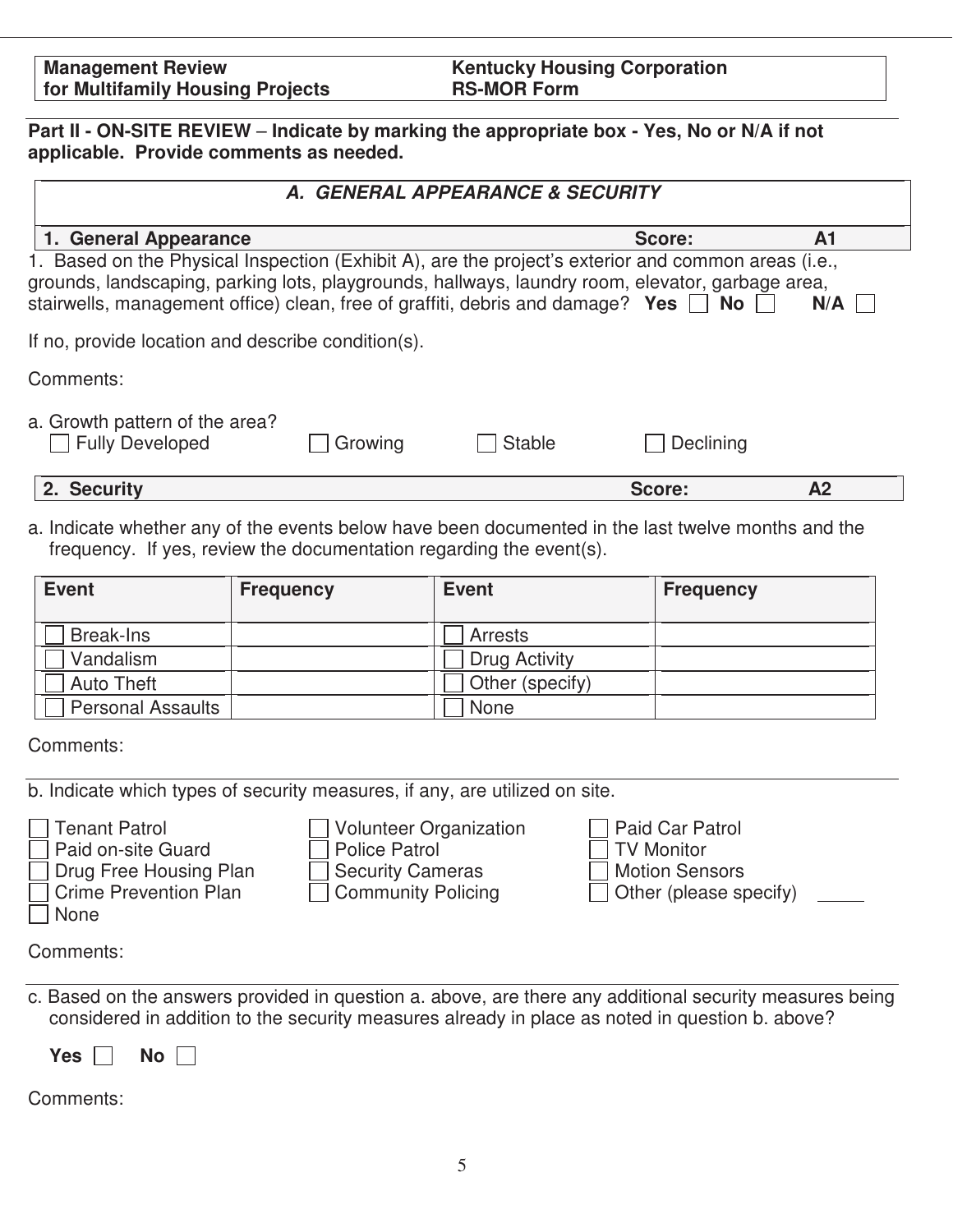| <b>Management Review</b>         | <b>Kentucky Housing Corporation</b> |
|----------------------------------|-------------------------------------|
| for Multifamily Housing Projects | <b>RS-MOR Form</b>                  |

| <b>B. FOLLOW-UP &amp; MONITORING OF PROJECT INSPECTIONS</b>                                                                                                                                                                                                |                                                                                                                         |  |
|------------------------------------------------------------------------------------------------------------------------------------------------------------------------------------------------------------------------------------------------------------|-------------------------------------------------------------------------------------------------------------------------|--|
| 3. Follow-Up & Monitoring of Project Inspections and Observations (Sampling is at reviewer's<br>discretion to respond to questions a and b below)                                                                                                          | Score:<br><b>B3</b>                                                                                                     |  |
| a. Based on a sampling, if EH&S items were identified have the deficiencies been corrected and<br>documented according to the owner/agent's certification for the most recent REAC inspection?<br>Yes                                                      | <b>No</b><br>N/A                                                                                                        |  |
| If yes, view documentation showing dates completed.                                                                                                                                                                                                        |                                                                                                                         |  |
| If no, provide explanation.                                                                                                                                                                                                                                |                                                                                                                         |  |
| Does the analysis show any repetitive or systemic problems? Yes $\Box$                                                                                                                                                                                     | $No$ $ $                                                                                                                |  |
| Comments:                                                                                                                                                                                                                                                  |                                                                                                                         |  |
| b. Based on a sampling of units and common areas, for all other deficiencies noted in the REAC<br>inspection (other than EH&S), as applicable, verify that corrective actions have been taken. Have the<br>deficiencies been corrected?<br>$Yes \mid \mid$ | No<br>N/A                                                                                                               |  |
| If no, is there a schedule for correcting the deficiencies within a reasonable timeframe to comply with<br>decent, safe, sanitary and good repair standards?<br><b>Yes</b>                                                                                 | No <sub>1</sub>                                                                                                         |  |
| Comments:                                                                                                                                                                                                                                                  |                                                                                                                         |  |
| C. MAINTENANCE & STANDARD OPERATING PROCEDURES                                                                                                                                                                                                             |                                                                                                                         |  |
| 4. Maintenance                                                                                                                                                                                                                                             | Score:<br>C <sub>4</sub>                                                                                                |  |
| a. Indicate below to confirm that there is a schedule for preventive maintenance/servicing for the items<br>listed that is applicable.                                                                                                                     |                                                                                                                         |  |
| Does the owner/agent have a written procedure for preventive maintenance? Yes $\Box$ No $\Box$                                                                                                                                                             |                                                                                                                         |  |
| Heating and A/C Equipment<br><b>Water Heaters</b><br>Roof, gutter and Fascia Inspection<br><b>Major Appliances</b><br><b>Motor Vehicles</b><br><b>Sewer lines</b><br>Windows<br>Landscaping maintenance                                                    | <b>Carpets and Drapes</b><br>Elevators<br><b>Exterior painting</b><br>Recreational equipment<br>Other (please specify): |  |
| Comments:                                                                                                                                                                                                                                                  |                                                                                                                         |  |
| b. Is there a satisfactory inventory system for accounting for tools, equipment, supplies, and keys (serial<br>numbers, bar codes, etc.)?<br>Yes                                                                                                           | No                                                                                                                      |  |
| How many maintenance personnel work at the property?                                                                                                                                                                                                       |                                                                                                                         |  |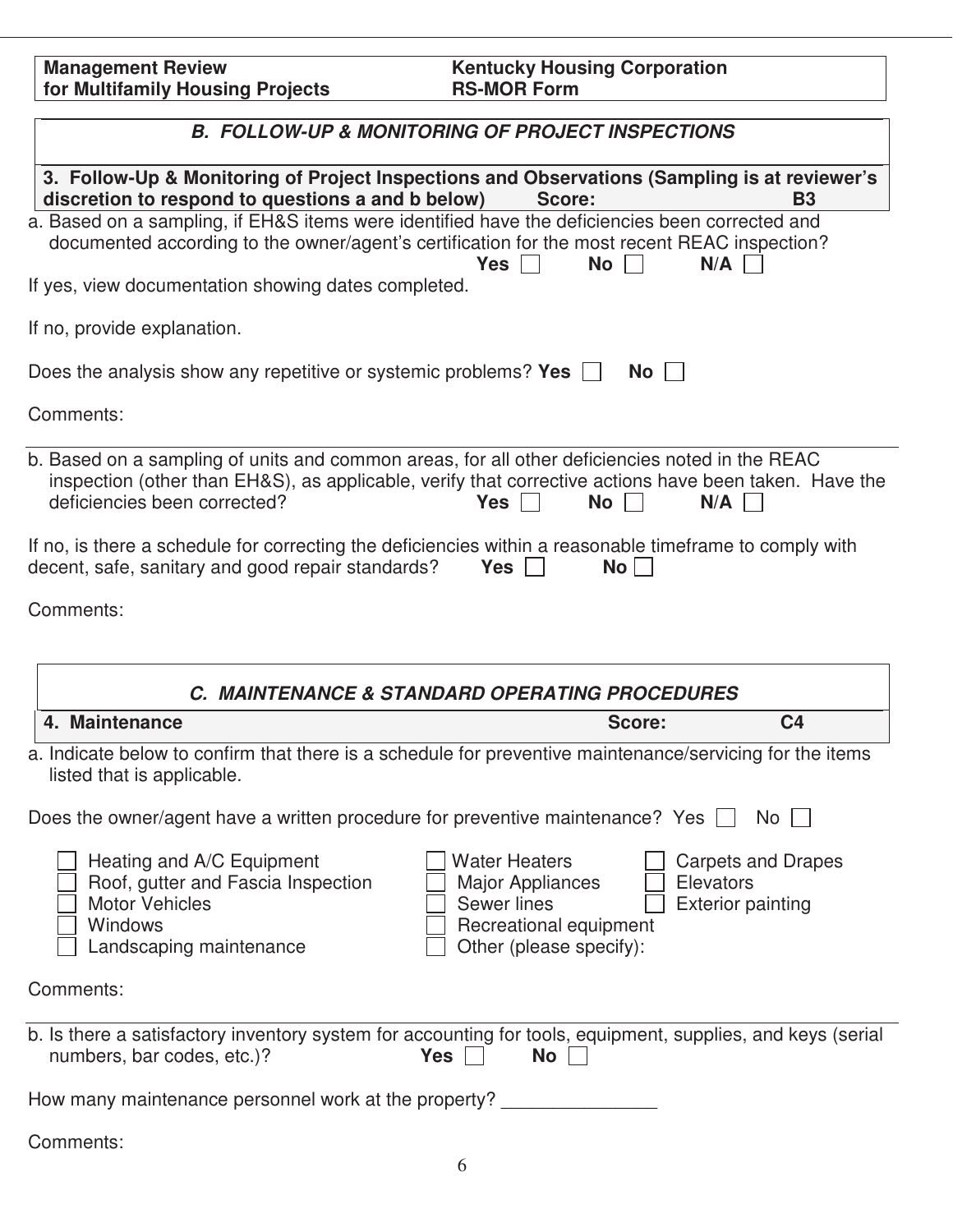| <b>Management Review</b><br>for Multifamily Housing Projects                                     | <b>Kentucky Housing Corporation</b><br><b>RS-MOR Form</b>              |
|--------------------------------------------------------------------------------------------------|------------------------------------------------------------------------|
| c. Has the owner/agent secured inventory items, such as appliances and tools, to prevent theft?  | <b>Yes</b><br><b>No</b>                                                |
| Comments:                                                                                        |                                                                        |
| d. Does the owner/agent have a written procedure that explains the process for inspecting units? | <b>Yes</b><br><b>No</b>                                                |
| If yes, review a copy.                                                                           |                                                                        |
| Identify employee responsible for conducting inspection: Name and Title:                         |                                                                        |
| Comments:                                                                                        |                                                                        |
| e. How often are units inspected? (At right, indicate the appropriate answer[s].)                |                                                                        |
| Monthly $\Box$ Quarterly<br>Other (please specify):                                              | $\Box$ Semi-Annually $\Box$ Annually $\Box$ Move-In $\Box$<br>Move-Out |
| Comments:                                                                                        |                                                                        |
| f. How are unit inspections documented?                                                          |                                                                        |
| Please Describe:                                                                                 |                                                                        |
| g. If deficiencies are noted during unit inspections, what is the procedure for correction?      |                                                                        |
| Please describe:                                                                                 |                                                                        |
| h. What is the average number of days from move-out until the unit is ready for occupancy?       |                                                                        |
| Average Number of Days:                                                                          |                                                                        |
| Comments:                                                                                        |                                                                        |
| i. Is there a written procedure for completing work orders?                                      | <b>Yes</b><br><b>No</b>                                                |
| If yes, review a copy.                                                                           |                                                                        |
| Comments:                                                                                        |                                                                        |
| j. Is there a procedure in place to handle emergency work orders? Yes                            | No                                                                     |
| If yes, describe procedure:                                                                      |                                                                        |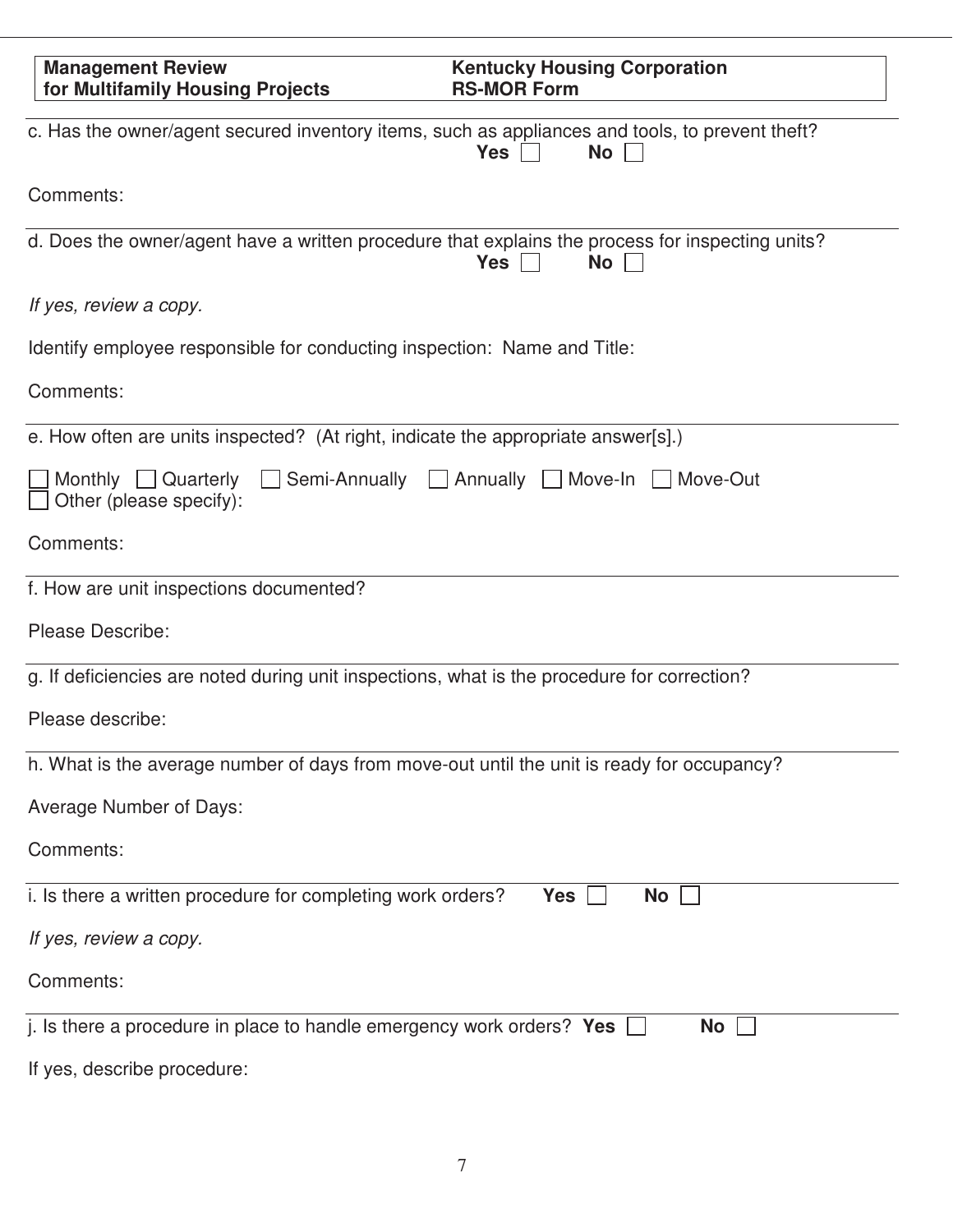| <b>Management Review</b><br>for Multifamily Housing Projects                                                 | <b>Kentucky Housing Corporation</b><br><b>RS-MOR Form</b>                                                                                                                                                                                                                                                      |
|--------------------------------------------------------------------------------------------------------------|----------------------------------------------------------------------------------------------------------------------------------------------------------------------------------------------------------------------------------------------------------------------------------------------------------------|
| k. Is there a backlog of work orders?                                                                        | No<br>Yes $ $                                                                                                                                                                                                                                                                                                  |
| If a backlog exists, indicate the current number of work orders:                                             |                                                                                                                                                                                                                                                                                                                |
| Number between 1-3 days: _____<br>Number more than one week: _____                                           | Number between 4-7 days: _____                                                                                                                                                                                                                                                                                 |
| Comments:                                                                                                    |                                                                                                                                                                                                                                                                                                                |
| I. Who is provided copies of completed work orders? (Indicate all that apply below)                          |                                                                                                                                                                                                                                                                                                                |
| Tenant                                                                                                       | $\Box$ Tenant's File $\Box$ Unit File $\Box$ Maintenance Staff $\Box$ Other (please specify)                                                                                                                                                                                                                   |
| Comments:                                                                                                    |                                                                                                                                                                                                                                                                                                                |
| heaters, etc.)?                                                                                              | m. Is there documentation by unit that indicates the date of purchase, manufacturer, model, and serial<br>number for appliance purchases (i.e., ranges, refrigerators, furnaces, air conditioners, hot water<br>No  <br>Yes $\vert \ \vert$                                                                    |
| Comments:                                                                                                    |                                                                                                                                                                                                                                                                                                                |
| question a and b.                                                                                            | 5. Follow-Up & Monitoring of Lead-Based Paint Inspection - The following questions only<br>apply to subsidized family properties or elderly properties housing children under six<br>years of age that were constructed prior to 1978. If constructed after 1977, indicate N/A for<br>Score:<br>C <sub>5</sub> |
| Note: Questions a and b are only asked on the first Risk Sharing Management review.                          |                                                                                                                                                                                                                                                                                                                |
| or lead hazards?                                                                                             | a. Is there a certification on file documenting the project has been certified to be free of lead-based paint                                                                                                                                                                                                  |
| <b>Note:</b> If there is a certification, obtain a copy for the project file.                                | <b>No</b><br>N/A<br>Yes                                                                                                                                                                                                                                                                                        |
| Comments:                                                                                                    |                                                                                                                                                                                                                                                                                                                |
| b. Is the owner in compliance with the HUD approved lead hazard control plan as noted on the desk<br>review? | <b>Yes</b><br><b>No</b><br>N/A                                                                                                                                                                                                                                                                                 |
| Refer to Regulations for Lead Base on www.kyhousing.org.                                                     |                                                                                                                                                                                                                                                                                                                |
| Comments:                                                                                                    |                                                                                                                                                                                                                                                                                                                |
| c. If applicable, does Tenant files contain the required lead-base paint documentations.                     | N/A<br>Yes<br><b>No</b>                                                                                                                                                                                                                                                                                        |
| Comments:                                                                                                    |                                                                                                                                                                                                                                                                                                                |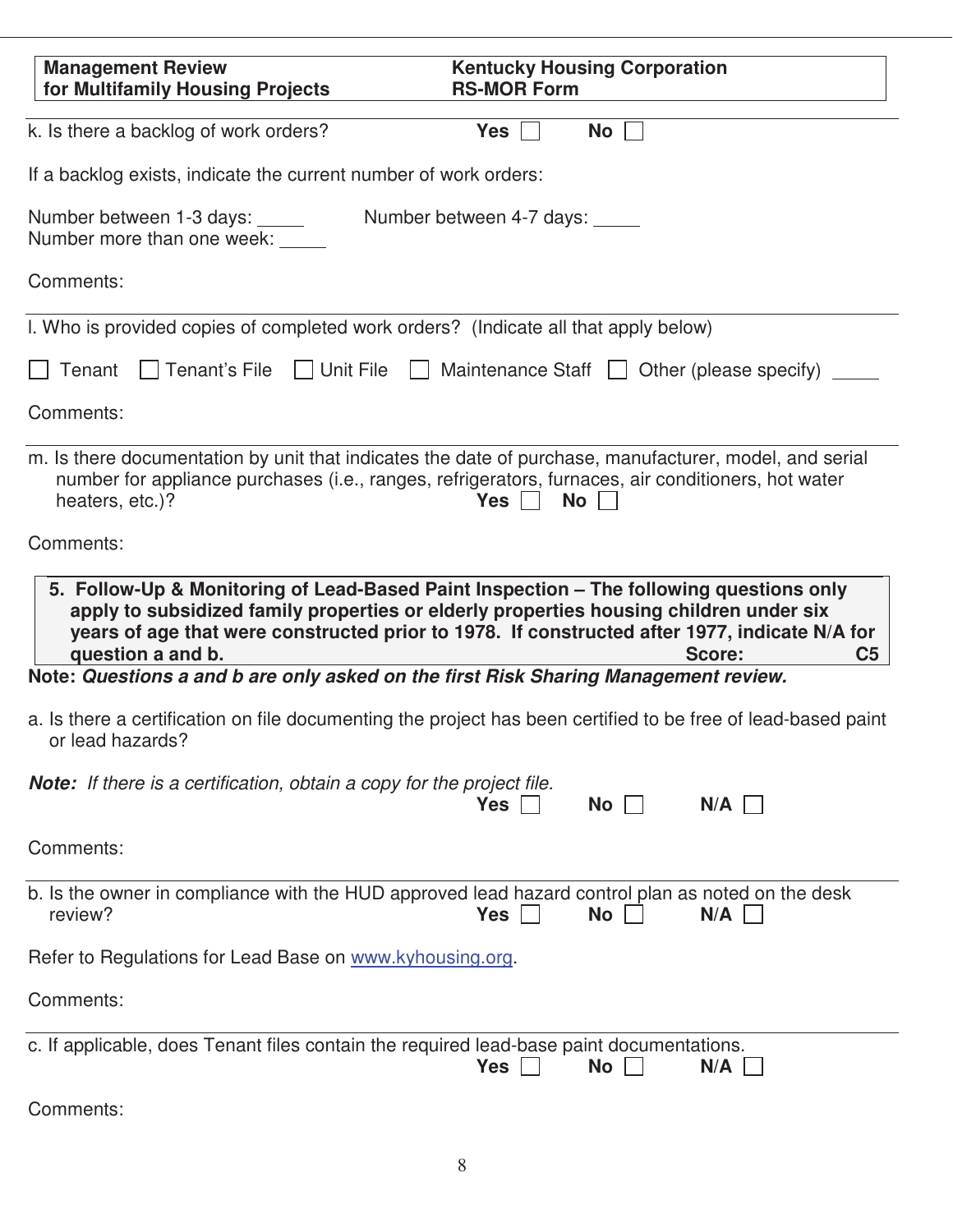#### **Management Review for Multifamily Housing Projects**

#### **Kentucky Housing Corporation RS-MOR Form**

## **6. Vacancy and Turnover C6 <b>Score: C6 C6**

a. List vacancy activity for the past six months and indicate the number for each month.

| <b>JAN</b> | <b>FEB</b>  | <b>MAR</b>  | <b>APR</b> | <b>MAY</b> | <b>JUNE</b> | <b>JULY</b>     | <b>AUG</b>      | SEP <sub>T</sub> | OC <sub>1</sub> | <b>NOV</b>      | <b>DEC</b> |
|------------|-------------|-------------|------------|------------|-------------|-----------------|-----------------|------------------|-----------------|-----------------|------------|
| <u>1BD</u> | <u> 1BD</u> | <u> 1BD</u> | <u>1BD</u> | <u>1BD</u> | <u>1BD</u>  | <u> 1BD</u>     | <u> 1BD</u>     | <u>1BD</u>       | <u>1BD</u>      | 1 <sub>BD</sub> | 1BD        |
|            |             |             |            |            |             |                 |                 |                  |                 |                 |            |
| 2BD        | 2BD         | 2BD         | 2BD        | 2BD        | 2BD         | 2BD             | 2BD             | <u>2BD</u>       | 2BD             | 2BD             | 2BD        |
| 3BD        | 3BD         | 3BD         | 3BD        | 3BD        | 3BD         | <u>#</u><br>3BD | <u>#</u><br>3BD | 3BD              | 3 <sub>BD</sub> | 3BD             | 3BD        |
|            |             |             |            |            |             |                 |                 |                  |                 |                 |            |
| 4BD        | 4BD         | 4BD         | 4BD        | <u>4BD</u> | <u>4BD</u>  | 4BD             | 4BD             | <u>4BD</u>       | 4BD             | 4BD             | 4BD        |
|            |             |             |            |            |             |                 |                 |                  |                 |                 |            |

| b. How many units were vacant on the date of the on-site visit? |                |  |  |
|-----------------------------------------------------------------|----------------|--|--|
| # One-bedroom<br># Two -bedroom                                 |                |  |  |
| # Three-bedroom                                                 | # Four-Bedroom |  |  |

- 1. Number Ready for Occupancy:
- 2. Number Not Ready for Occupancy \_\_\_\_\_
- 3. Average Length of time for unit turnover:

## Comments:

- c. Walk through at least two vacant units that are ready for occupancy. Assess and document unit readiness.
- Walk through any units that are not rent ready and over the 30 day limit to turn unit. Note unit(s) and reason for unit not being rent ready. \_\_\_\_\_\_\_\_\_\_\_\_\_\_\_\_\_\_\_\_\_\_\_\_\_\_\_\_\_\_\_\_\_\_\_\_\_

What is your biggest frustrations in operating this property?

Comments:

d. Based on the interview with on-site staff, what factors have contributing to vacancy problems? (Indicate all that apply below.)

| <b>Security Problems</b><br><b>Project Reputation</b>                                            | Non-competitive Amenities<br>Poor Maintenance | Inadequate Marketing<br>Rents too High |  |  |  |
|--------------------------------------------------------------------------------------------------|-----------------------------------------------|----------------------------------------|--|--|--|
| Location                                                                                         | <b>Lack of Demand</b>                         |                                        |  |  |  |
| Tenant/Management Relations                                                                      |                                               |                                        |  |  |  |
| Bedroom Mix/Size (If yes, indicate which bedroom sizes are hard to rent)                         |                                               |                                        |  |  |  |
| Other (please specify)                                                                           |                                               |                                        |  |  |  |
| What is/are the primary reason(s) for move-outs                                                  |                                               |                                        |  |  |  |
|                                                                                                  |                                               |                                        |  |  |  |
| Is the reputation of the complex improving or declining based on the community's<br>perspective? |                                               |                                        |  |  |  |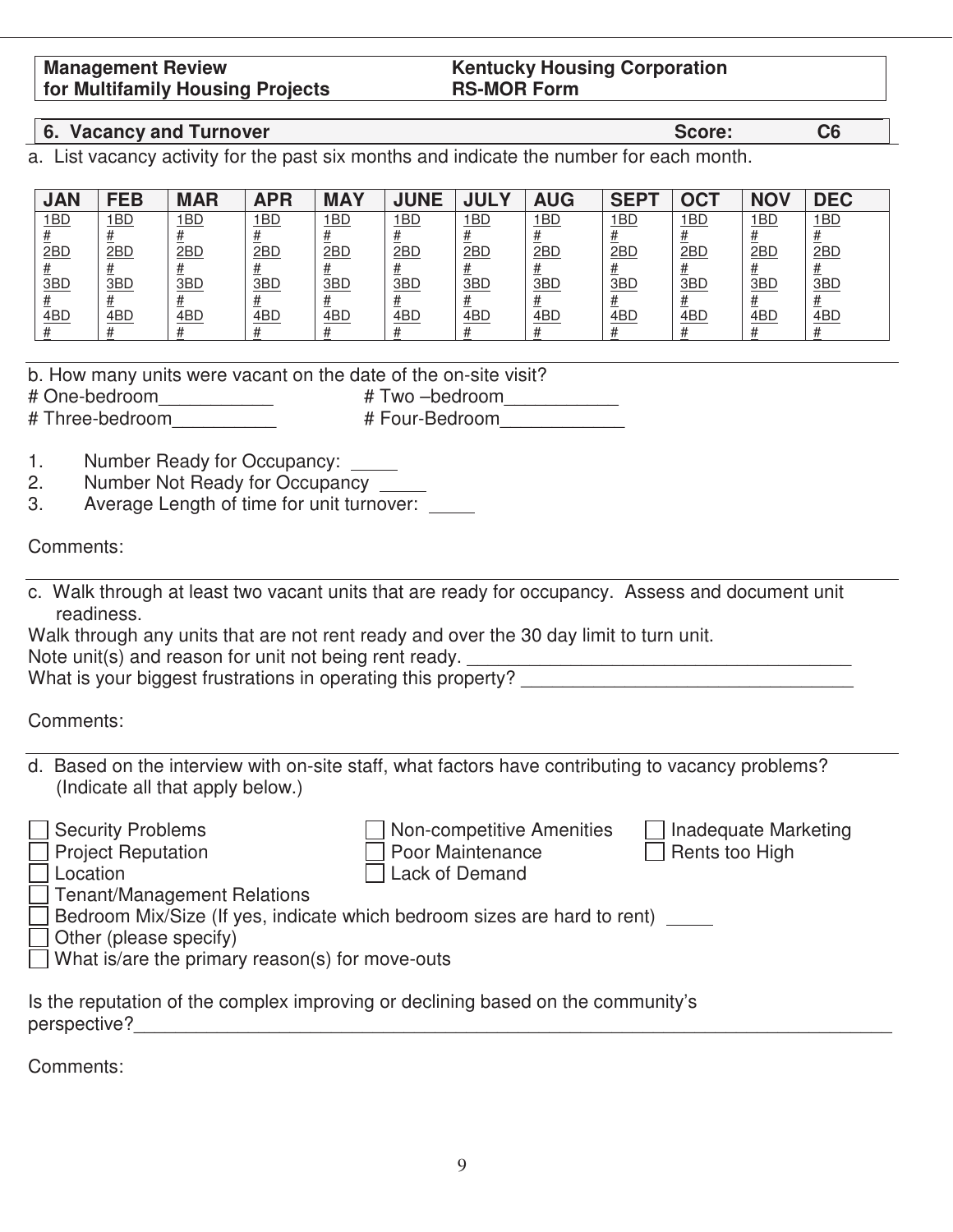| <b>Management Review</b><br>for Multifamily Housing Projects                                                                                                      | <b>Kentucky Housing Corporation</b><br><b>RS-MOR Form</b>                                                                                                                                                 |
|-------------------------------------------------------------------------------------------------------------------------------------------------------------------|-----------------------------------------------------------------------------------------------------------------------------------------------------------------------------------------------------------|
|                                                                                                                                                                   | e. Does the advertising program comply with the existing affirmative fair housing marketing plan?<br><b>No</b><br>Yes $ $                                                                                 |
| Is the current affirmative fair housing marketing plan been in place 5 years or more? Yes                                                                         | <b>No</b>                                                                                                                                                                                                 |
| If yes, when was the plan last reviewed to determine if revisions were needed.<br>Are changes needed to the current advertising program to improve vacancies? Yes | <b>No</b>                                                                                                                                                                                                 |
| submitted.                                                                                                                                                        | Note: If new management company, verify a new affirmative fair housing marketing plan has been                                                                                                            |
| Comments:                                                                                                                                                         |                                                                                                                                                                                                           |
| f. What actions are being taken by the owner/agent to resolve vacancy issues?                                                                                     |                                                                                                                                                                                                           |
| Please describe:                                                                                                                                                  |                                                                                                                                                                                                           |
| 7. Energy Conservation                                                                                                                                            | Score:<br>C <sub>7</sub>                                                                                                                                                                                  |
| property.                                                                                                                                                         | Has management attempted to reduce energy consumption? Yes $\Box$ No $\Box$ (Indicate all that apply)<br>If new construction and/or recently PIS, note those energy conservation measures in place at the |
| Caulking and weather-stripping<br>Storm doors and windows<br>Water saver devices<br>Assessment of Utility Rate Schedule<br>None                                   | Conversion to individual metering<br>Consumer education<br>Extra insulation<br>Other (please specify)                                                                                                     |
| Comments:                                                                                                                                                         |                                                                                                                                                                                                           |

| D. FINANCIAL MANAGEMENT/PROCUREMENT                                                                                                     |        |                |  |  |
|-----------------------------------------------------------------------------------------------------------------------------------------|--------|----------------|--|--|
| 8. Budget Management                                                                                                                    | Score: | D <sub>8</sub> |  |  |
| a. Does the owner/agent's staff have access to the current operating budget to monitor and control<br>No<br>expenses?<br>Yes  <br>$N/A$ |        |                |  |  |
| Comments:                                                                                                                               |        |                |  |  |
| b. Is an operating budget prepared annually and approved by the owner? Yes $\Box$ No $\Box$<br>$N/A$                                    |        |                |  |  |
| If yoo obtain a copy of the current year's budget                                                                                       |        |                |  |  |

If yes, obtain a copy of the current year's budget.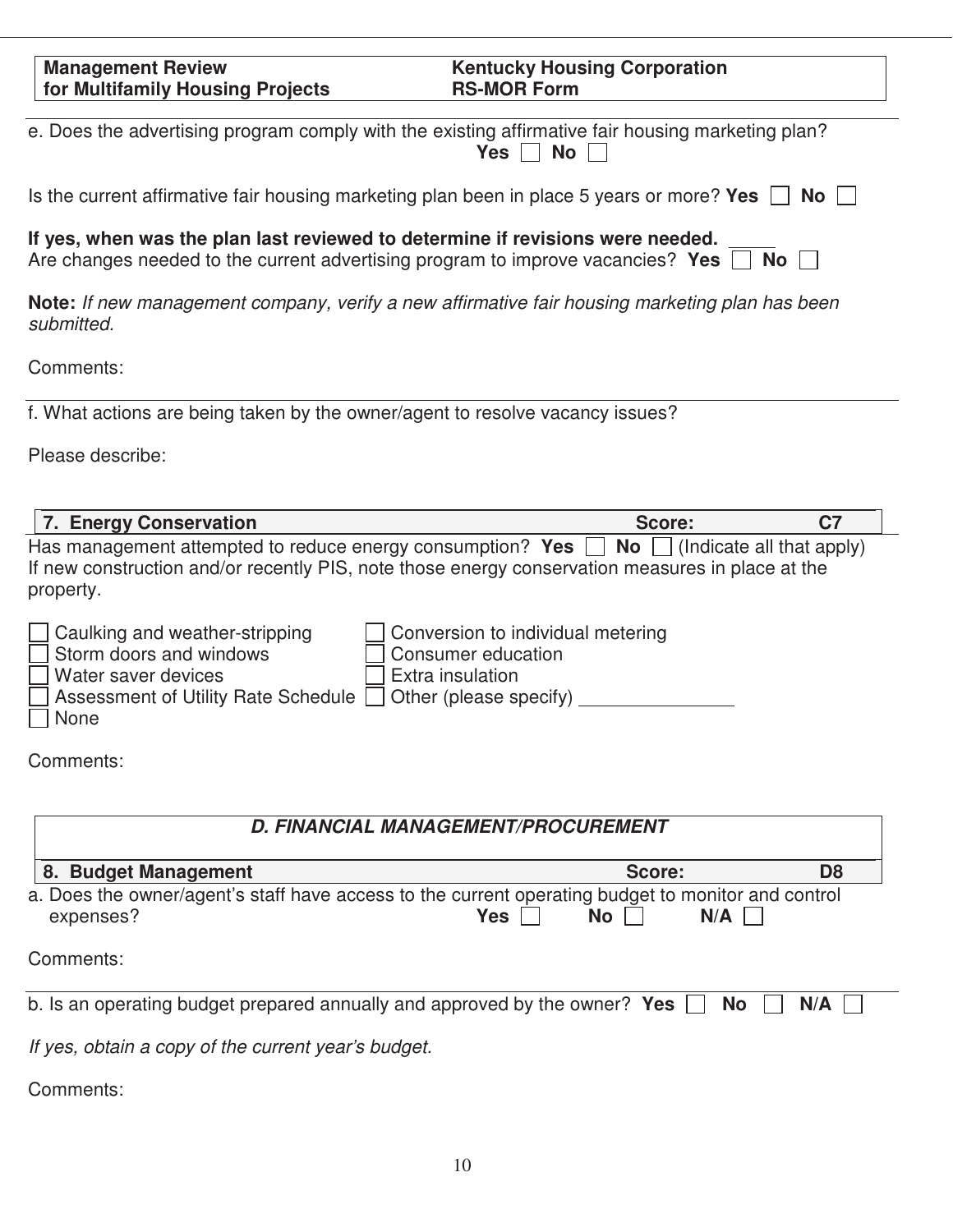| <b>Management Review</b><br>for Multifamily Housing Projects                                                                                                               | <b>Kentucky Housing Corporation</b><br><b>RS-MOR Form</b>                                                                         |
|----------------------------------------------------------------------------------------------------------------------------------------------------------------------------|-----------------------------------------------------------------------------------------------------------------------------------|
| c. Are monthly or quarterly reports prepared by the owner/agent indicating variances between actual<br>income and expenses versus budgeted income and expenses? Yes $\Box$ | No<br>N/A                                                                                                                         |
| Note: Make note if monthly or quarterly.<br>KHC practice is to review most recent 6 months of budget vs. actual.                                                           |                                                                                                                                   |
| Comments:                                                                                                                                                                  |                                                                                                                                   |
|                                                                                                                                                                            |                                                                                                                                   |
| 9. Cash Controls<br>a. Does balance in security deposit trust account equal or exceed liability?                                                                           | Score:<br>D <sub>9</sub><br>Yes<br><b>No</b>                                                                                      |
|                                                                                                                                                                            |                                                                                                                                   |
| Liability <b>Example 2 Balance in Security Deposit Account</b>                                                                                                             |                                                                                                                                   |
| If no, explain how deficit will be funded.                                                                                                                                 |                                                                                                                                   |
| transferred to project account? Yes $\vert$<br><b>No</b>                                                                                                                   | b. If security deposits are invested in an interest-bearing account, is interest passed through to tenants or                     |
| Comments:                                                                                                                                                                  |                                                                                                                                   |
| c. Are collections deposited on the day received or, pending deposit, are they properly controlled?                                                                        |                                                                                                                                   |
| Yes<br><b>No</b>                                                                                                                                                           |                                                                                                                                   |
| Comments:                                                                                                                                                                  |                                                                                                                                   |
| d. Are adequate controls over cash accepted?                                                                                                                               | Yes<br><b>No</b>                                                                                                                  |
| Check controls used.                                                                                                                                                       |                                                                                                                                   |
| Pre-numbered rent receipts   Bank collections                                                                                                                              | Safe<br>$\vert$ $\vert$ Lock box                                                                                                  |
| Comments:                                                                                                                                                                  |                                                                                                                                   |
| e. Do different persons handle bank deposits and accounts receivable, or is an alternative safeguard<br>used?                                                              | Yes<br><b>No</b>                                                                                                                  |
| Indicate Names and Titles:                                                                                                                                                 |                                                                                                                                   |
| Comments:                                                                                                                                                                  |                                                                                                                                   |
| vouchers or invoices?                                                                                                                                                      | f. Are all disbursement checks pre-numbered, properly identified with account numbers and supported by<br><b>Yes</b><br><b>No</b> |
| Comments:                                                                                                                                                                  |                                                                                                                                   |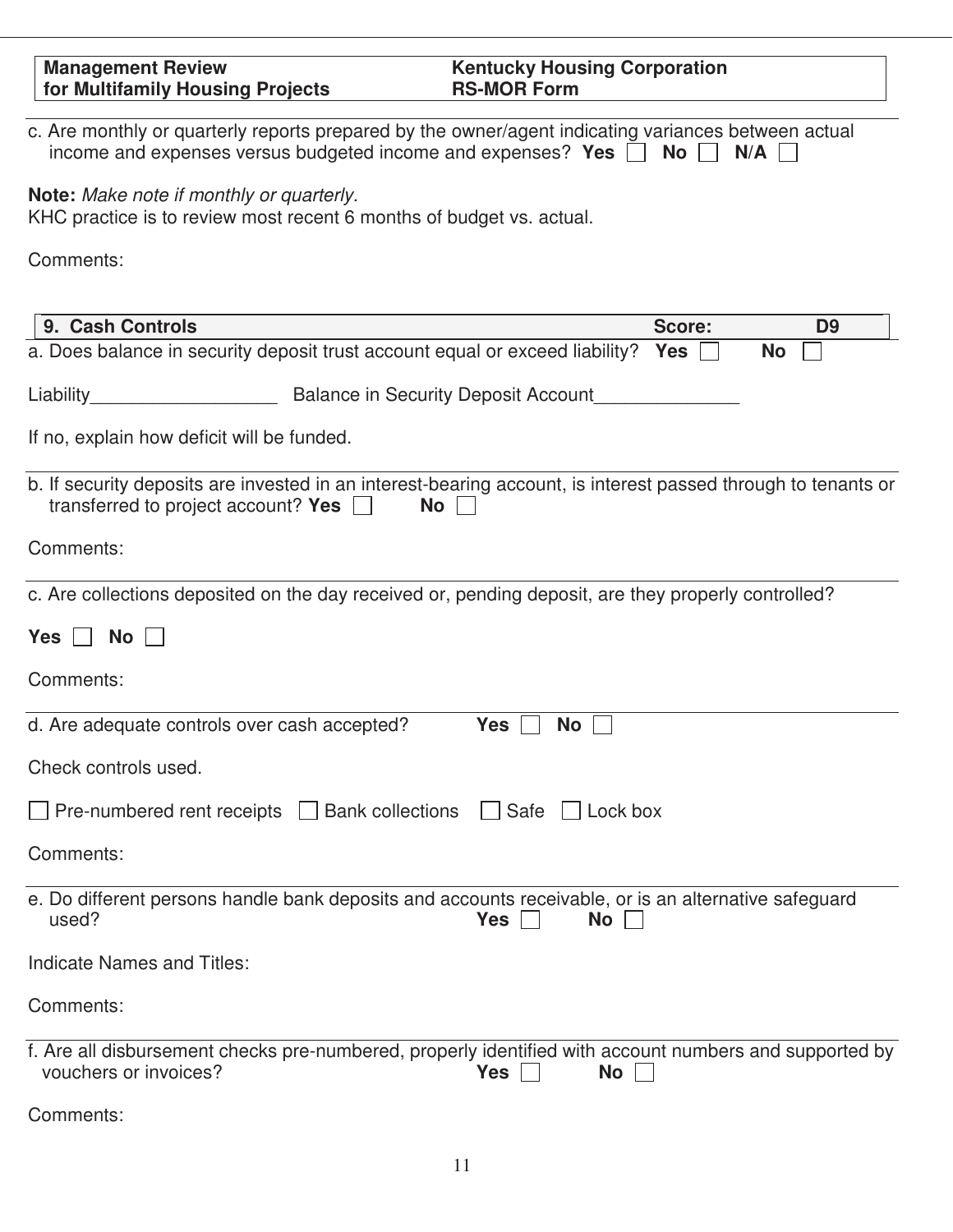| <b>Management Review</b>                                                                                                                                                                                                                                    | <b>Kentucky Housing Corporation</b>                                                                                                |
|-------------------------------------------------------------------------------------------------------------------------------------------------------------------------------------------------------------------------------------------------------------|------------------------------------------------------------------------------------------------------------------------------------|
| for Multifamily Housing Projects                                                                                                                                                                                                                            | <b>RS-MOR Form</b>                                                                                                                 |
| g. Is the supply of unused checks adequately safeguarded or under the custody of persons who do not<br>machine?                                                                                                                                             | sign checks manually, control the use of facsimile signature plates, or operate the facsimile signature<br><b>Yes</b><br><b>No</b> |
| Comments:                                                                                                                                                                                                                                                   |                                                                                                                                    |
| h. Are funds (i.e., receipts, disbursements, petty cash, etc.) periodically checked on a surprise basis by a<br>responsible official (other than site employees)?                                                                                           | <b>No</b><br>Yes                                                                                                                   |
| Comments:                                                                                                                                                                                                                                                   |                                                                                                                                    |
| i. Are bank statements reconciled promptly upon receipt by someone other than check signer and by one<br>who has no cash receipt or disbursement function? Yes $\Box$                                                                                       | <b>No</b>                                                                                                                          |
| Comments:                                                                                                                                                                                                                                                   |                                                                                                                                    |
| <b>10. Cost Controls</b>                                                                                                                                                                                                                                    | D <sub>10</sub><br>Score:                                                                                                          |
| a. Are bills (including mortgage payment) paid in sufficient time to avoid late penalties?                                                                                                                                                                  | N/A<br><b>Yes</b><br><b>No</b>                                                                                                     |
| Are there any late fees, mortgage or escrow payments due to KHC at this time? Yes $\Box$ No                                                                                                                                                                 |                                                                                                                                    |
| Note: If any balances are due, note in comments the results of discussion with owner/managing<br>agent.                                                                                                                                                     |                                                                                                                                    |
| Comments:                                                                                                                                                                                                                                                   |                                                                                                                                    |
| b. Are operating expenses (including insurance and utilities) periodically reviewed to assure that project<br>is paying the lowest possible rate?                                                                                                           | <b>No</b><br>N/A<br>Yes                                                                                                            |
| Has assessment of Utility Rate Schedule been reviewed? Yes $\Box$ No $\Box$                                                                                                                                                                                 |                                                                                                                                    |
| If yes, give recent example                                                                                                                                                                                                                                 |                                                                                                                                    |
| c. What is the effective date of last utility allowance adjustment:                                                                                                                                                                                         |                                                                                                                                    |
| If a utility allowance was approved was it implemented within 90 days? Yes $\Box$<br>Does this project use a UA other than the published PHA UA? Yes $\Box$<br>If so, was it approved by KHC? Yes $\Box$ NO $\Box$<br>Date approved by KHC_________________ | NO<br>NO                                                                                                                           |
| Comments:                                                                                                                                                                                                                                                   |                                                                                                                                    |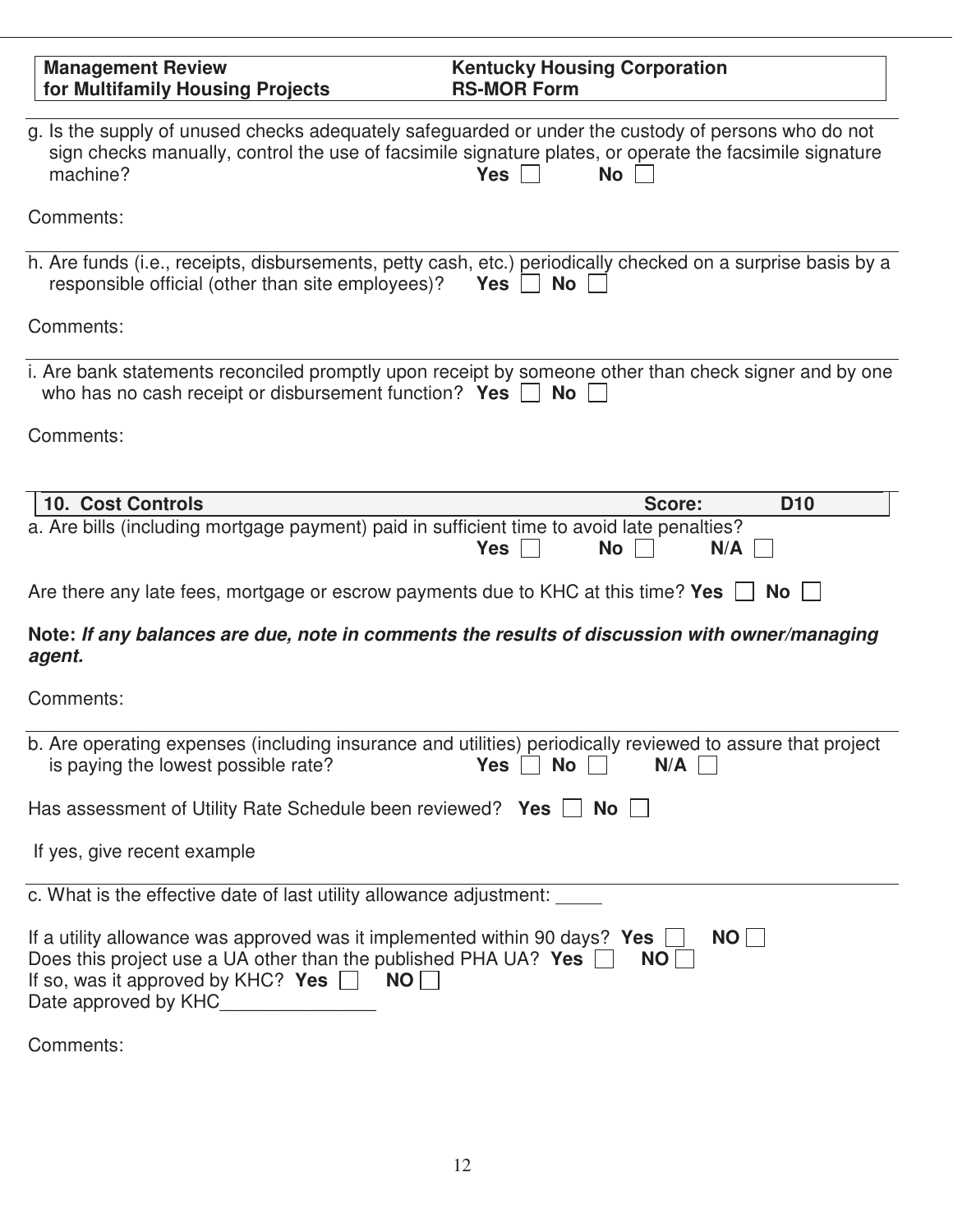| <b>Management Review</b><br>for Multifamily Housing Projects                                                                | <b>Kentucky Housing Corporation</b><br><b>RS-MOR Form</b>                                                                                            |
|-----------------------------------------------------------------------------------------------------------------------------|------------------------------------------------------------------------------------------------------------------------------------------------------|
| <b>11. Procurement Controls</b>                                                                                             | <b>D11</b><br>Score:                                                                                                                                 |
| a. What is the procedure used to obtain and award contracts?                                                                |                                                                                                                                                      |
| Describe procedure:                                                                                                         |                                                                                                                                                      |
| and, if the lowest bids were not selected, obtain owner/agent decision for selection).                                      | b. Are bids obtained prior to awarding contracts? (Review contracts and determine if bids were obtained<br>Yes $\vert \ \vert$<br>$No \mid N/A \mid$ |
| Note: Example of contracts being reviewed is for Pest Control, Trash, Landscape, Elevator.                                  |                                                                                                                                                      |
| Comments:                                                                                                                   |                                                                                                                                                      |
| c. Is there a written procedure for checking the quality of work performed by a contractor prior to<br>authorizing payment? | $Yes$    <br>No                                                                                                                                      |
| Comments:                                                                                                                   |                                                                                                                                                      |
| individual authorizing payment?                                                                                             | d. Is there a procedure to assure that the individual authorizing contracted work/services is not the same<br>$Yes$    <br><b>No</b>                 |
| Comments:                                                                                                                   |                                                                                                                                                      |
| prior to payment?                                                                                                           | e. Who is the responsible person charged with inspecting the quality of work performed by contractors                                                |
| Please indicate name and title:                                                                                             |                                                                                                                                                      |
| f. Does the project maintain a list of outside contractors?                                                                 | Yes $\Box$<br>$\mathsf{No} \;   \;$                                                                                                                  |
| Comments:                                                                                                                   |                                                                                                                                                      |
| g. Are vendor bills paid in time to obtain maximum trade discounts?                                                         | <b>Yes</b><br>$\mathsf{No} \;   \;$                                                                                                                  |
| Comments:                                                                                                                   |                                                                                                                                                      |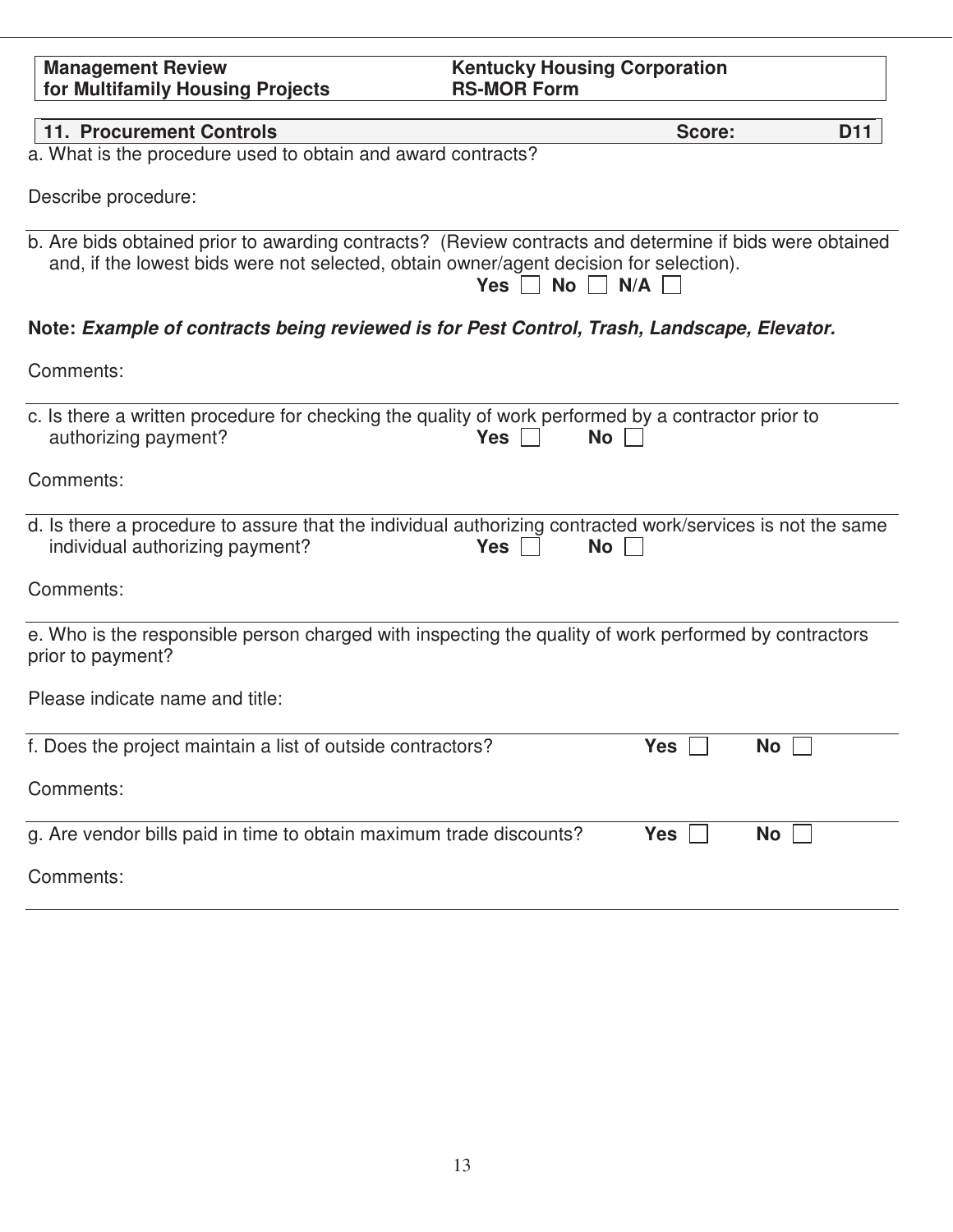# **Kentucky Housing Corporation RS-MOR Form**

i. Check services below currently contracted with outside contractors and identify name of contractor and annual amount of contract.

| <b>Service</b>            | <b>Name of Contractor</b> | <b>Annual Contract Amount</b> |
|---------------------------|---------------------------|-------------------------------|
| Elevator                  |                           | \$                            |
| Exterminating             |                           | \$                            |
| <b>Apartment Cleaning</b> |                           | \$                            |
| Heating and A/C           |                           | $\frac{1}{2}$                 |
| Plumbing                  |                           | \$                            |
| Security                  |                           | $\$\$                         |
| <b>Trash Collection</b>   |                           | \$                            |
| Decorating                |                           | $\frac{1}{2}$                 |
| Grounds                   |                           | \$                            |
| Other                     |                           | $\$\$                         |

| 12. Accounts Receivable/Payable                                                                                     |                        | Score:              | D <sub>12</sub> |  |  |
|---------------------------------------------------------------------------------------------------------------------|------------------------|---------------------|-----------------|--|--|
| a. Complete the following as of end of last month.                                                                  |                        |                     |                 |  |  |
| Cash \$                                                                                                             | Accounts Receivable \$ | Accounts Payable \$ |                 |  |  |
| Are tenant accounts receivable within acceptable limits (10% of one month's rent potential)?<br>Nol I<br><b>Yes</b> |                        |                     |                 |  |  |
| Amount of receivables above is _____% of monthly rents due from tenants.                                            |                        |                     |                 |  |  |
| Of this amount, $\frac{1}{2}$ is more than 30 days past due.                                                        |                        |                     |                 |  |  |
| Comments:                                                                                                           |                        |                     |                 |  |  |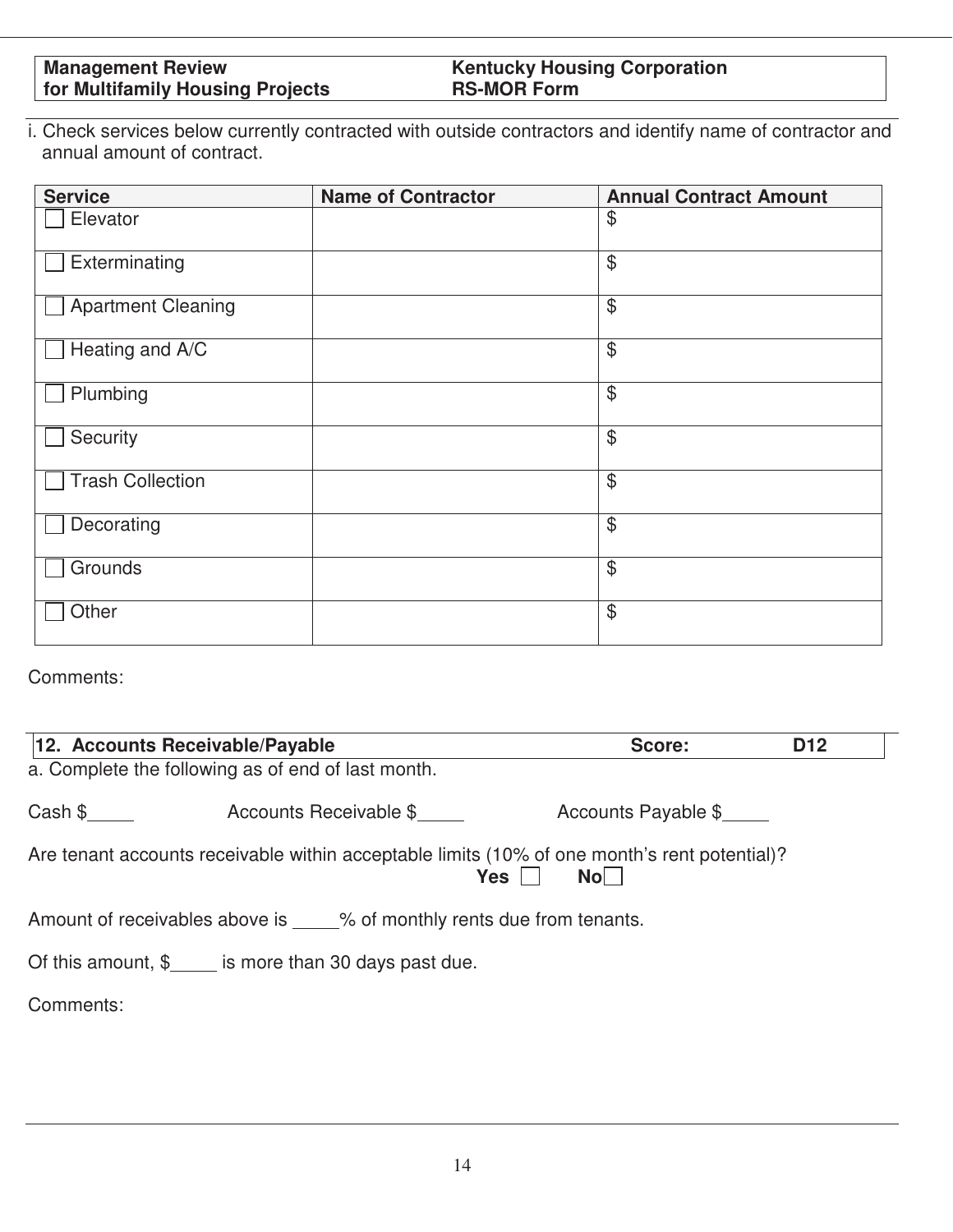| <b>Management Review</b><br>for Multifamily Housing Projects                                                                              | <b>Kentucky Housing Corporation</b><br><b>RS-MOR Form</b>                                                                                       |
|-------------------------------------------------------------------------------------------------------------------------------------------|-------------------------------------------------------------------------------------------------------------------------------------------------|
| b. Does procedure for write-off of bad debts appear reasonable?                                                                           | <b>No</b><br>Yes                                                                                                                                |
| Describe procedure:                                                                                                                       |                                                                                                                                                 |
| been a significant issue?                                                                                                                 | Has annual financial audit shown "write-off of tenants' accounts receivable for the last two fiscal years<br>$Yes \mid \mid$<br>No <sub>1</sub> |
| Comments:                                                                                                                                 |                                                                                                                                                 |
| c. Are accounts payable reasonably current?                                                                                               | <b>Yes</b><br><b>No</b>                                                                                                                         |
| Indicate amount of accounts payable more than 60 days old: $\frac{1}{2}$                                                                  |                                                                                                                                                 |
| Note any programmatic fees due in Comments.                                                                                               |                                                                                                                                                 |
| What is the owner/agent plans to reduce outstanding payables?                                                                             |                                                                                                                                                 |
| Has owner discussed with Syndicator.                                                                                                      |                                                                                                                                                 |
| Comments:                                                                                                                                 |                                                                                                                                                 |
| e. What is the effective date of the last rent adjustment? Date of last rent adjustment: ____                                             |                                                                                                                                                 |
| Comments:                                                                                                                                 |                                                                                                                                                 |
| 13. Accounting and Bookkeeping<br>a Are books and records maintained as required by HUD Handbook 4370.2 (Chapter 4) and 24 CFR<br>Part 5? | Score:<br>D <sub>13</sub><br>N/A<br>Yes<br><b>No</b>                                                                                            |
| Check books of accounts maintained. Indicate where books may be examined.<br>$O$ – Owner's office; A – Agent's office; P – Project site   |                                                                                                                                                 |
| ) Bent Receivable Ledger (<br><b>General Ledger (</b><br><b>Cash Receipts Journal (</b><br>$\mathcal{L}$<br>Journal (                     | General Journal (<br>$\lambda$<br>□ Cash Disbursements Journal (<br><b>Accounts Payable</b>                                                     |
| b. Are all required project accounts in the name of the project in a federally insured account?                                           | $Yes \mid \mid$<br><b>No</b>                                                                                                                    |
| Comments:                                                                                                                                 |                                                                                                                                                 |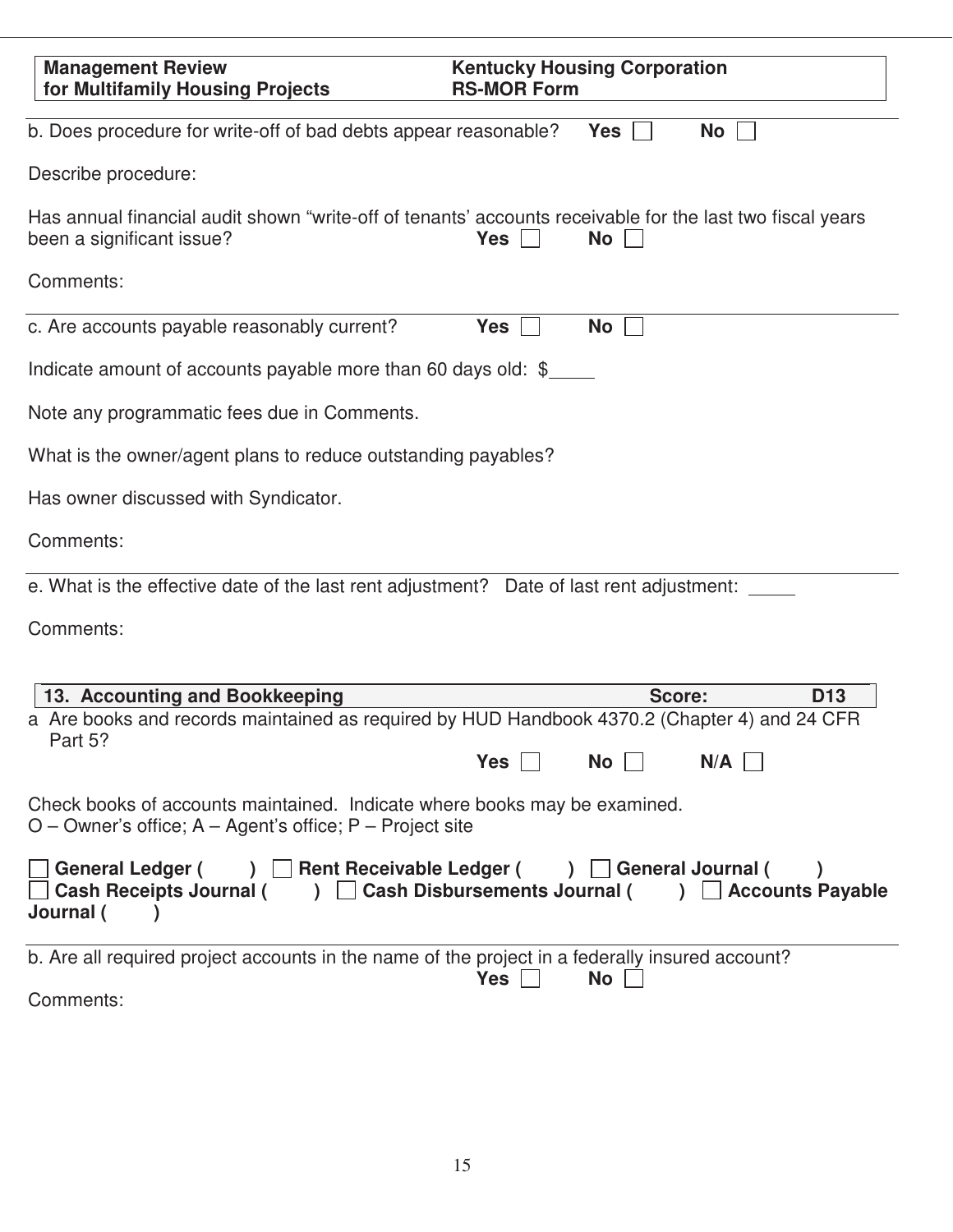| <b>Management Review</b><br>for Multifamily Housing Projects                                                                                                     | <b>Kentucky Housing Corporation</b><br><b>RS-MOR Form</b>                                                                            |
|------------------------------------------------------------------------------------------------------------------------------------------------------------------|--------------------------------------------------------------------------------------------------------------------------------------|
| c. Are operating funds, security deposits, reserve funds, and flexible subsidy funds maintained in<br>separate accounts and properly secured for authorized use? | <b>Yes</b><br><b>No</b>                                                                                                              |
| Comments:                                                                                                                                                        |                                                                                                                                      |
| d. Does the mortgagor make frequent postings (at least monthly) to the ledger accounts?<br>Comments:                                                             | <b>Yes</b><br><b>No</b>                                                                                                              |
| project?                                                                                                                                                         | e. If there are automobiles and/or charge cards charged to the project, are the titles in the name of the<br><b>Yes</b><br><b>No</b> |
| Comments:                                                                                                                                                        |                                                                                                                                      |
|                                                                                                                                                                  | E. LEASING AND OCCUPANCY                                                                                                             |
| 14. Application Processing/Tenant                                                                                                                                | E14<br>Score:                                                                                                                        |
| a. Does the application form contain sufficient information to determine applicant eligibility?                                                                  |                                                                                                                                      |
| Comments:                                                                                                                                                        | <b>No</b><br><b>Yes</b>                                                                                                              |
| b. Does the owner/agent have a written tenant selection plan?                                                                                                    | <b>Yes</b><br><b>No</b>                                                                                                              |
| If yes, does the plan include all required criteria as stated in the Handbook 4350.3 REV-1?                                                                      | <b>Yes</b><br>No                                                                                                                     |
| Obtain a copy                                                                                                                                                    |                                                                                                                                      |
| Comments:                                                                                                                                                        |                                                                                                                                      |
| c. What steps has the owner/agent taken to market to targeted population as pledged in funding<br>application and noted in legal documents?                      |                                                                                                                                      |
| Please describe:                                                                                                                                                 |                                                                                                                                      |
| Comments:                                                                                                                                                        |                                                                                                                                      |
| d. Is the affirmative fair housing sign posted in the rental office?                                                                                             | <b>Yes</b><br><b>No</b>                                                                                                              |
| Comments:                                                                                                                                                        |                                                                                                                                      |
| e. Is the fair housing logo included in published advertising materials?                                                                                         | <b>Yes</b><br><b>No</b>                                                                                                              |
| Comments:                                                                                                                                                        |                                                                                                                                      |
|                                                                                                                                                                  |                                                                                                                                      |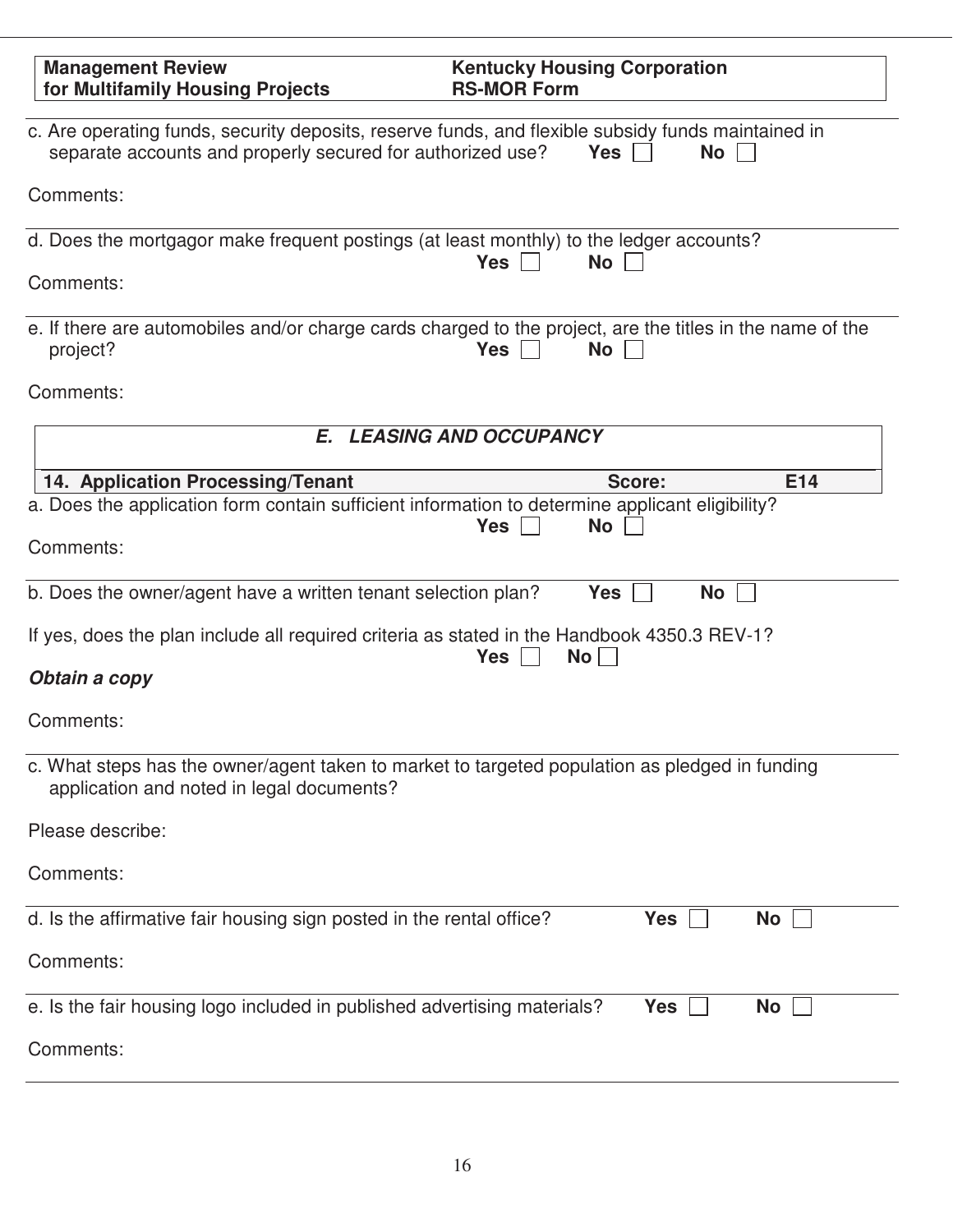| <b>Management Review</b><br>for Multifamily Housing Projects                            | <b>Kentucky Housing Corporation</b><br><b>RS-MOR Form</b><br><u> 1989 - Johann Stone, mars et al. (</u>                |                           |
|-----------------------------------------------------------------------------------------|------------------------------------------------------------------------------------------------------------------------|---------------------------|
| <b>Non-Scoring Questions:</b>                                                           |                                                                                                                        |                           |
| Name your three major competitors:                                                      |                                                                                                                        |                           |
|                                                                                         | Total Units: ____________________                                                                                      | Distance: ______          |
| Property Name: __________________________________                                       |                                                                                                                        |                           |
|                                                                                         |                                                                                                                        | Distance:                 |
| Do you lose tenants to the above properties?                                            | Yes II<br>No Unknown                                                                                                   |                           |
| Are your local properties offering concessions?                                         | $Yes$ $\Box$<br>No     Unknown                                                                                         | How frequently? _________ |
|                                                                                         | <u> 1989 - Johann Stoff, deutscher Stoffen und der Stoffen und der Stoffen und der Stoffen und der Stoffen und der</u> |                           |
|                                                                                         |                                                                                                                        |                           |
| 15. Tenant File Security                                                                | Score:                                                                                                                 | E <sub>15</sub>           |
| a. Are the files locked and secured in a confidential manner?                           | Yes $\Box$                                                                                                             | <b>No</b>                 |
| Comments:                                                                               |                                                                                                                        |                           |
| b. Is access to tenant file information limited to only authorized staff?               | Yes $\vert \ \vert$                                                                                                    | $No$                      |
| Comments:                                                                               |                                                                                                                        |                           |
| c. Who is authorized to have access to the tenant files? Indicate Name(s) and Title(s): |                                                                                                                        |                           |
| Comments:                                                                               |                                                                                                                        |                           |
| 16. Summary of Tenant File Review                                                       | Score:                                                                                                                 | E16                       |
| a. Are the tenant files organized and properly maintained.                              | <b>Yes</b>                                                                                                             | <b>No</b>                 |
| Comments:                                                                               |                                                                                                                        |                           |
| b. Number of Files with Deficiencies:                                                   |                                                                                                                        |                           |
| Note deficiencies:                                                                      |                                                                                                                        |                           |
| Comments:                                                                               |                                                                                                                        |                           |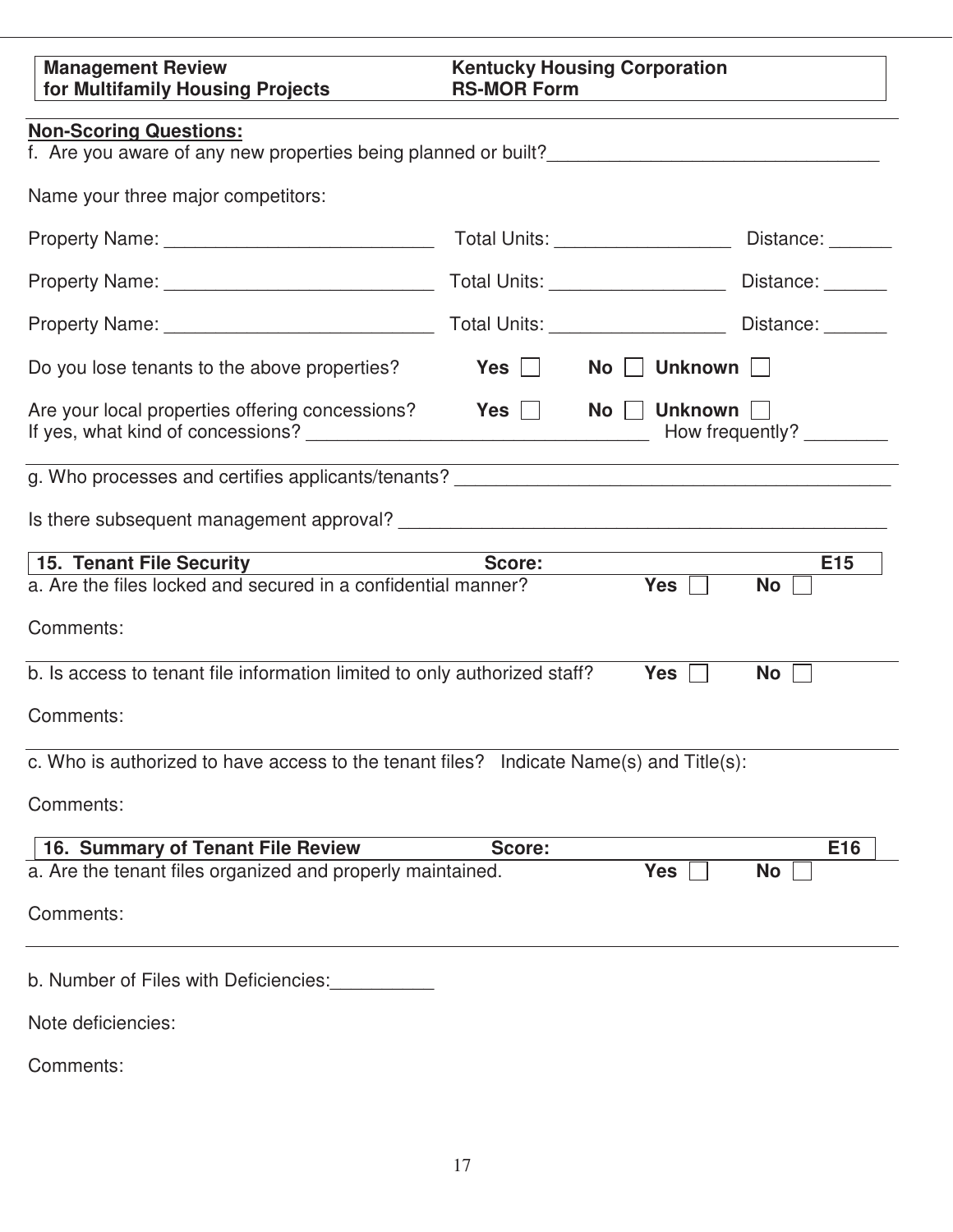| <b>Management Review</b>                | <b>Kentucky Housing Corporation</b> |
|-----------------------------------------|-------------------------------------|
| <b>for Multifamily Housing Projects</b> | <b>RS-MOR Form</b>                  |
|                                         |                                     |

| <b>F. TENANT/MANAGEMENT RELATIONS</b>                                     |            |            |  |  |
|---------------------------------------------------------------------------|------------|------------|--|--|
| <b>17. Tenant Concerns</b>                                                | Score:     | <b>F17</b> |  |  |
| a. Is there a written procedure to resolve tenant complaints or concerns? | Yes        | <b>No</b>  |  |  |
| If yes, review a copy.                                                    |            |            |  |  |
| Comments:                                                                 |            |            |  |  |
| b. Does the procedure adequately cover appeals?                           | <b>Yes</b> | <b>No</b>  |  |  |
| Comments:                                                                 |            |            |  |  |
| c. Is tenant involvement in project operations encouraged?                | <b>Yes</b> | <b>No</b>  |  |  |
| Comments:                                                                 |            |            |  |  |

**18. Provision of Tenant Services F18 Score: F18** a. What social services are provided by either project or neighborhood, which meet the tenants' needs? (Below, indicate services available and identify entity providing the service (i.e., city/county/state, church/school, community groups, etc. and any cost to project.)

| <b>Service</b>                   | <b>Provider</b> | <b>Financial Source</b> |
|----------------------------------|-----------------|-------------------------|
| <b>Child Care</b>                |                 |                         |
| Recreation                       |                 |                         |
| <b>Health Care</b>               |                 |                         |
| <b>Energy Conservation</b>       |                 |                         |
| Vocational Training/Job Training |                 |                         |
| <b>Meals</b>                     |                 |                         |
| <b>Financial Counseling</b>      |                 |                         |
| Substance Abuse Counseling       |                 |                         |
| Service Coordinator              |                 |                         |
| Neighborhood Networks Center     |                 |                         |
| Other (please specify)           |                 |                         |
|                                  |                 |                         |

Has Management considered partnering with social services to offer any of the above services?

| <b>G. GENERAL MANAGEMENT PRACTICES</b>                                             |                        |     |  |  |
|------------------------------------------------------------------------------------|------------------------|-----|--|--|
| 19. General Management Operations                                                  | Score:                 | G19 |  |  |
| a. Have the complaints, as noted on the Desk Review, been satisfactorily resolved? |                        |     |  |  |
| Yes $\lceil$                                                                       | No <sub>1</sub><br>N/A |     |  |  |
| Comments:                                                                          |                        |     |  |  |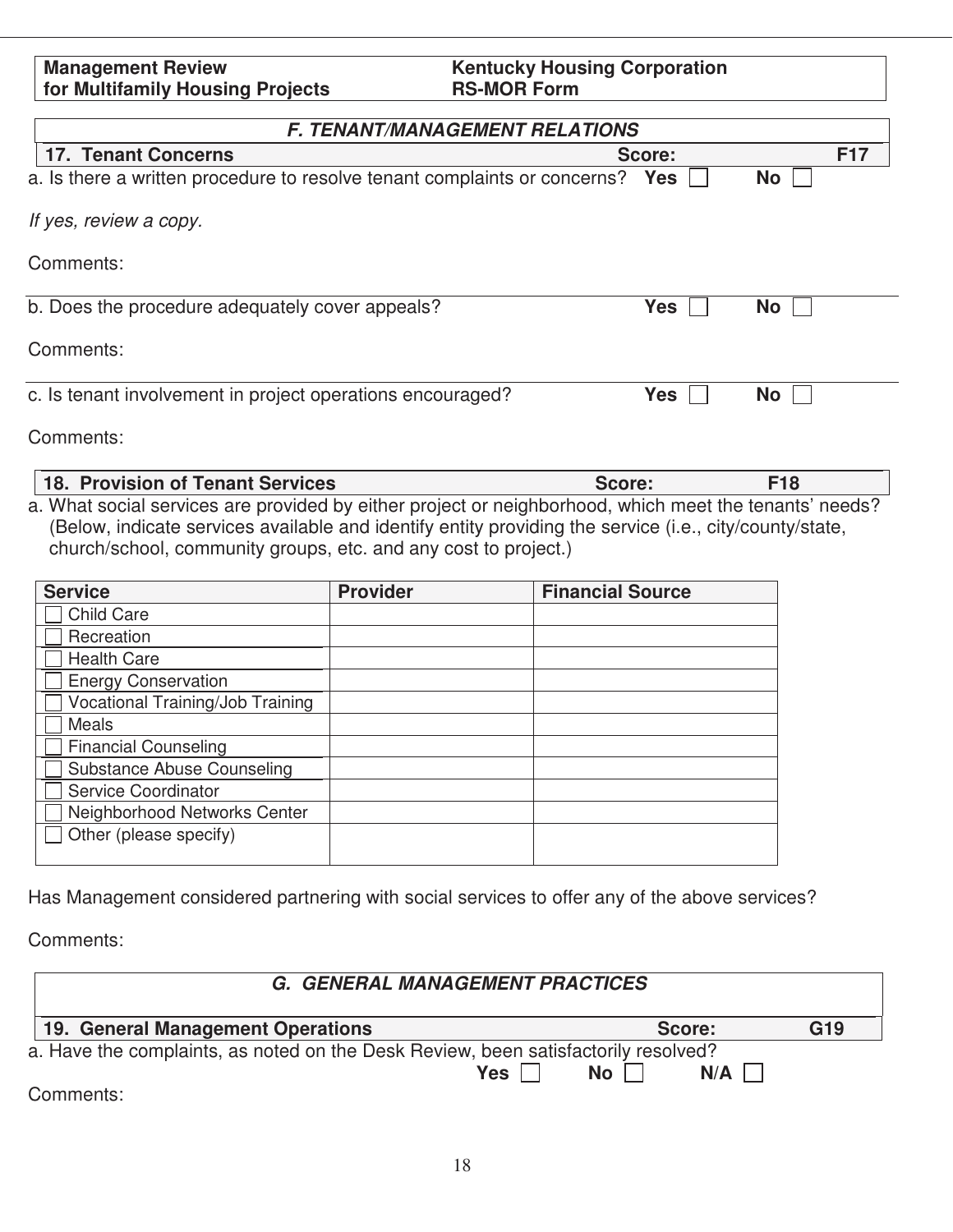| <b>Management Review</b><br>for Multifamily Housing Projects                                          | <b>Kentucky Housing Corporation</b><br><b>RS-MOR Form</b>                                                                                                                                                  |
|-------------------------------------------------------------------------------------------------------|------------------------------------------------------------------------------------------------------------------------------------------------------------------------------------------------------------|
| b. Is the project staff able to adequately perform management and maintenance functions?<br>Comments: | <b>Yes</b><br><b>No</b>                                                                                                                                                                                    |
| IRS, HUD, KHC.                                                                                        | c. How does the owner/agent implement HUD changes in policies and procedures? Further clarify that<br>such changes may be as dictated by the funding source(s) used in the development of the project, ie, |
| Describe the process:                                                                                 |                                                                                                                                                                                                            |
| Comments:                                                                                             |                                                                                                                                                                                                            |
| Reserve for Replacement needs? Date<br>If a CAN was not conducted, why not?                           | d. When was the last Physical Assessment Capital Needs Assessment performed to determine future                                                                                                            |
| When will one be conducted? Date:                                                                     |                                                                                                                                                                                                            |
| Rule of thumb-one should be conducted at least once every fifteen years.                              |                                                                                                                                                                                                            |
|                                                                                                       | Note: Request a copy. (KHC has a template for how to perform a physical assessment on their website.                                                                                                       |
| Comments:                                                                                             |                                                                                                                                                                                                            |
| e. Does owner/agent have a formal ongoing training program for its staff?                             | <b>Yes</b><br><b>No</b><br>N/A                                                                                                                                                                             |
| If yes, indicate types of training used and the frequency.                                            |                                                                                                                                                                                                            |
| Type                                                                                                  | <b>Frequency</b>                                                                                                                                                                                           |
| On-Site                                                                                               |                                                                                                                                                                                                            |
| <b>HUD Seminars</b>                                                                                   |                                                                                                                                                                                                            |
| <b>Energy Conservation</b>                                                                            |                                                                                                                                                                                                            |
| <b>Industry/Association Training</b>                                                                  |                                                                                                                                                                                                            |
| <b>Local Colleges</b>                                                                                 |                                                                                                                                                                                                            |
| Other (please specify)                                                                                |                                                                                                                                                                                                            |
| Comments:                                                                                             |                                                                                                                                                                                                            |
| f. Are reports submitted to the owner from the management agent?                                      | <b>Yes</b><br>No                                                                                                                                                                                           |
| List types of reports that are submitted and when in comments.                                        |                                                                                                                                                                                                            |
| Comments:                                                                                             |                                                                                                                                                                                                            |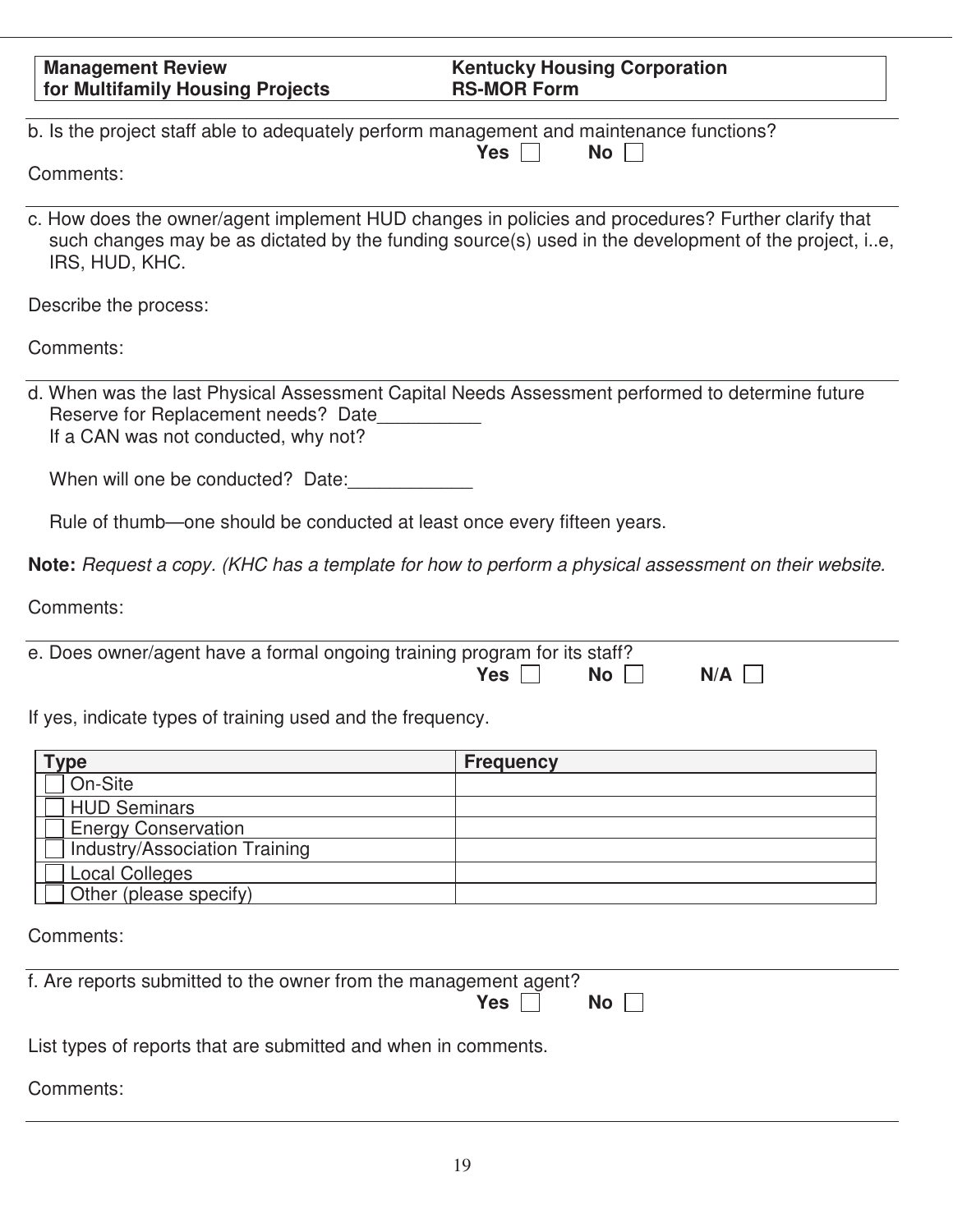| <b>Management Review</b><br>for Multifamily Housing Projects                                                                                                                                                                                                                                                |                       | <b>Kentucky Housing Corporation</b><br><b>RS-MOR Form</b> |                       |            |
|-------------------------------------------------------------------------------------------------------------------------------------------------------------------------------------------------------------------------------------------------------------------------------------------------------------|-----------------------|-----------------------------------------------------------|-----------------------|------------|
| g. Are there signs enabling persons to locate the office?                                                                                                                                                                                                                                                   |                       |                                                           | <b>Yes</b>            | <b>No</b>  |
| Comments:                                                                                                                                                                                                                                                                                                   |                       |                                                           |                       |            |
| h. Are after hours/emergency telephone numbers posted?                                                                                                                                                                                                                                                      |                       |                                                           | <b>Yes</b>            | <b>No</b>  |
| Comments:                                                                                                                                                                                                                                                                                                   |                       |                                                           |                       |            |
| i. List current insurance coverage (property, liability, Directors and Officers, workman's compensation,<br>automobile). (Check to make sure that KHC are listed as an additional loss payee, if applicable. Also,<br>check to make sure that the insurance policy is in the name of the mortgagor entity.) |                       |                                                           |                       |            |
| <b>Type</b>                                                                                                                                                                                                                                                                                                 | <b>Basic Coverage</b> |                                                           | <b>Annual Premium</b> |            |
| Property<br>Liability<br>Other (please specify)                                                                                                                                                                                                                                                             |                       |                                                           |                       |            |
| Comments:                                                                                                                                                                                                                                                                                                   |                       |                                                           |                       |            |
| j. Does the owner/agent have a fidelity bond?                                                                                                                                                                                                                                                               |                       | <b>Yes</b>                                                | <b>No</b>             | N/A        |
| Comments:                                                                                                                                                                                                                                                                                                   |                       |                                                           |                       |            |
| 20. Owner/Agent Participation<br>a. If project is owned by a cooperative or nonprofit entity, does Board of Directors meet regularly and<br>provide minutes?                                                                                                                                                |                       | <b>Yes</b>                                                | Score:<br><b>No</b>   | G20<br>N/A |
| Comments:                                                                                                                                                                                                                                                                                                   |                       |                                                           |                       |            |
| Review copy of the minutes.                                                                                                                                                                                                                                                                                 |                       |                                                           |                       |            |
| b. Have the principals and board members listed received HUD-2530 approval? (Request a list of all<br>current principals and board members and check for HUD-2530 approval.).                                                                                                                               |                       | Yes                                                       | <b>No</b>             | N/A        |
| Comments:                                                                                                                                                                                                                                                                                                   |                       |                                                           |                       |            |
| c. Review copies of the minutes. Does a review of the minutes indicate compliance with HUD's business<br>agreements?<br>Comments:                                                                                                                                                                           |                       | Yes                                                       | <b>No</b>             | N/A        |